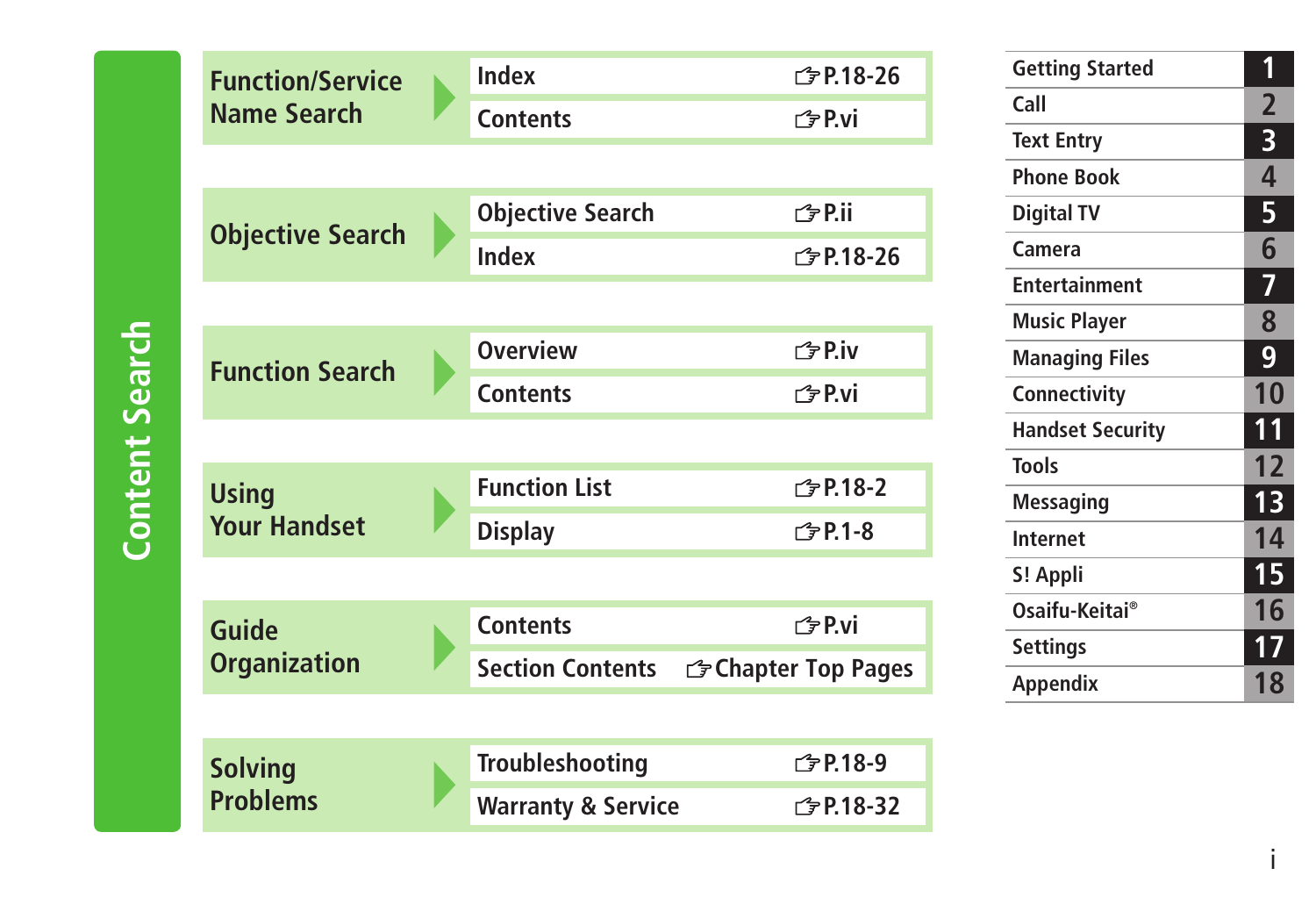|                         | <b>Confirming &amp; Using</b><br>My Number &<br><b>My Mail Address</b> | <b>My Phone Number</b><br>Confirm your phone number on 832P<br>in Standby without navigating menus.<br>My Number: 3 P.1-26                                           | <b>My Mail Address</b><br>Customized address may reduce spam.<br><b>Customizing Handset Address:</b><br><b>子P.13-3</b>                                   |
|-------------------------|------------------------------------------------------------------------|----------------------------------------------------------------------------------------------------------------------------------------------------------------------|----------------------------------------------------------------------------------------------------------------------------------------------------------|
| <b>Objective Search</b> | <b>Customizing</b><br><b>832P Settings</b>                             | <b>Setting Ringtones</b><br>Set Chaku-Uta Full® files as ringtones.<br>Ringtones: <a> F.17-2</a>                                                                     | <b>Downloading Tunes &amp; Tones</b><br>Download music (Chaku-Uta Full®)<br>files from mobile websites.<br><b>Downloading Music:</b> $\mathcal{F}$ P.8-2 |
|                         | <b>Mastering Basics</b>                                                | <b>Learning Your Handset</b><br>Learn key assignments, and navigate<br>menus to select & execute functions.<br>Handset Menus: r P.1-18<br>Parts & Functions: r P.1-4 | <b>Making Mobile Calls</b><br>Use voice telephony or enjoy video<br>telephony with compatible mobiles.<br>Voice Calls: r P.2-2<br>Video Calls: r P.2-7   |
|                         | <b>Fun Stuff</b>                                                       | <b>Watching One Seg Digital TV</b><br>Enjoy One Seg digital TV.<br>Set channels in advance<br><b>DIGITAL</b><br>to view/record shows.<br>Digital TV: free P.5-1      | <b>Music Player</b><br>Download music files<br>from websites via<br>Music Player directly.<br>Music Player: 3 P.8-1                                      |

ii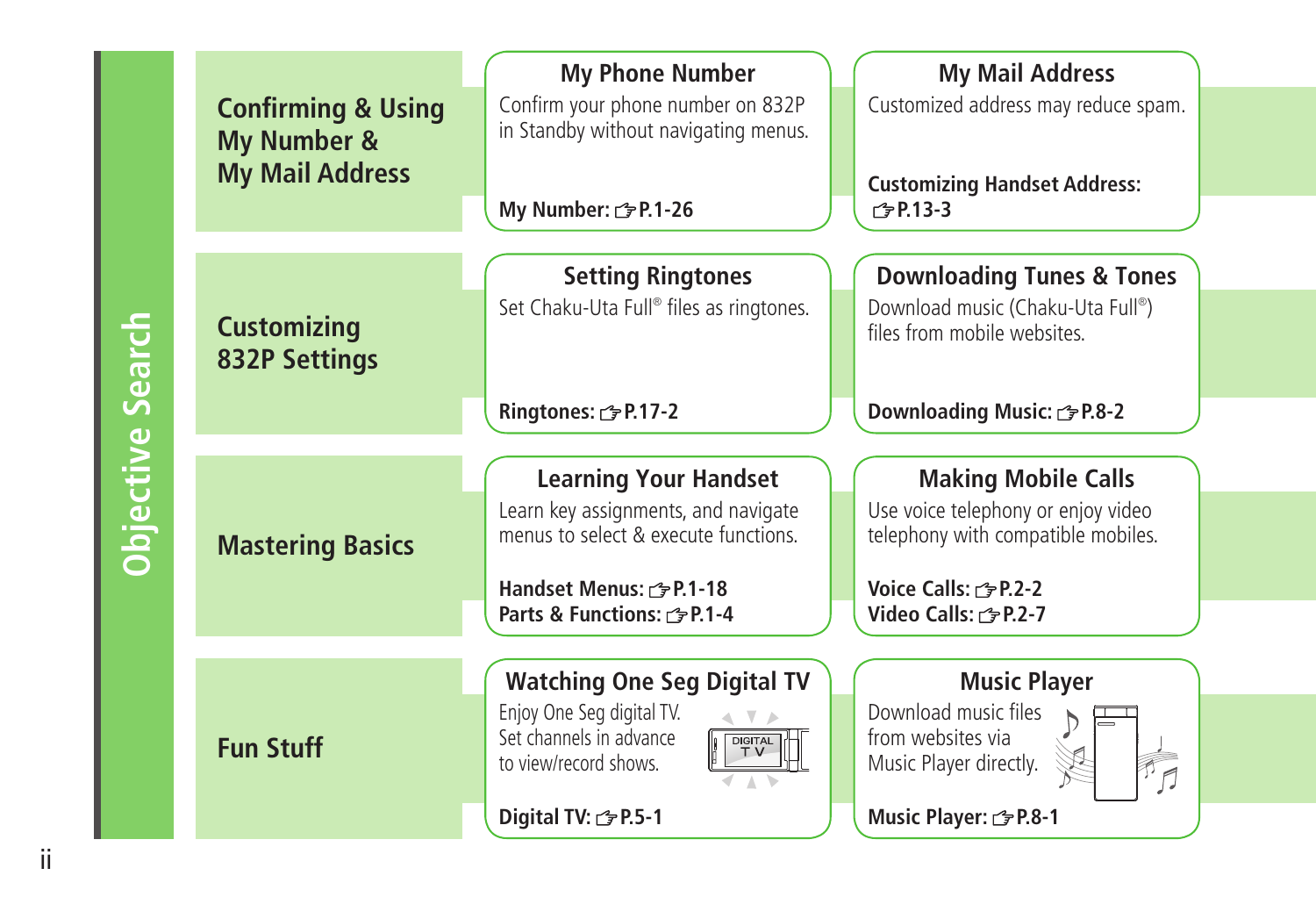| Save mail address and other details;<br>send to compatible devices wirelessly.<br>Account Details: r P.4-13 | <b>Recipients</b><br>Enter multiple mail addresses/numbers<br>to send a message to all at one time.<br>Sending Messages: 子P.13-4<br>Add/Edit/Delete Address: 3 P.13-8 | Send files or your own mail address<br>saved in Account Details via Infrared/IC<br>transmission to other compatible devices.<br>Infrared/IC Transmission: r & P.4-13 |
|-------------------------------------------------------------------------------------------------------------|-----------------------------------------------------------------------------------------------------------------------------------------------------------------------|----------------------------------------------------------------------------------------------------------------------------------------------------------------------|
| <b>Customizing Standby Display</b>                                                                          | <b>Customizing User Interface</b>                                                                                                                                     | <b>Using Shortcuts to Functions</b>                                                                                                                                  |
| Add wallpaper, set clock size/position<br>or set calendar to appear in Standby.                             | Download applications that mimic the<br>interface design of previously used<br>handsets.                                                                              | Access shortcuts to frequently used<br>functions in Standby.                                                                                                         |
| Wallpaper: $\mathcal{F}$ P.9-7<br>Display: 3P.17-3                                                          | Familiar Usability: <a> 5 P.1-20</a>                                                                                                                                  | Shortcuts: <b>3 P.1-17</b>                                                                                                                                           |
| <b>Mastering Text Entry Methods</b>                                                                         | <b>Using Messaging Services</b>                                                                                                                                       | <b>Accessing the Mobile Internet</b>                                                                                                                                 |
| Enter text for Messaging functions or<br>to add/edit Phone Book entry items.                                | Send short or long text messages.<br>Attach image/sound files, etc. to S! Mail.                                                                                       | Access Mobile Internet sites via Yahoo!<br>Keitai to browse sites or download<br>files.                                                                              |
| Text Entry: <b><i>f</i></b> P.3-1                                                                           | Messaging: 上P.13-1<br>Graphic Mail: <a> 5</a> 5 13-5                                                                                                                  | Yahoo! Keitai: ← P.14-2                                                                                                                                              |
|                                                                                                             |                                                                                                                                                                       |                                                                                                                                                                      |
| <b>Camera &amp; Video Camera</b>                                                                            | <b>Playing Games</b><br>Download and install                                                                                                                          | <b>Getting News (Japanese)</b><br>Set up S! Quick News to view a variety                                                                                             |
| Pictures: r <sup>2</sup> P.6-5<br>Videos: $\curvearrowright$ P.6-6                                          | S! Appli Games via<br>GAME<br>Yahoo! Keitai.<br>S! Appli: 3P.15-1                                                                                                     | of information contents.<br>S! Quick News: <a> P.7-2</a>                                                                                                             |

**Messaging Multiple** 

**Sending Files Wirelessly**

**Sending Your Contact Info**

## iii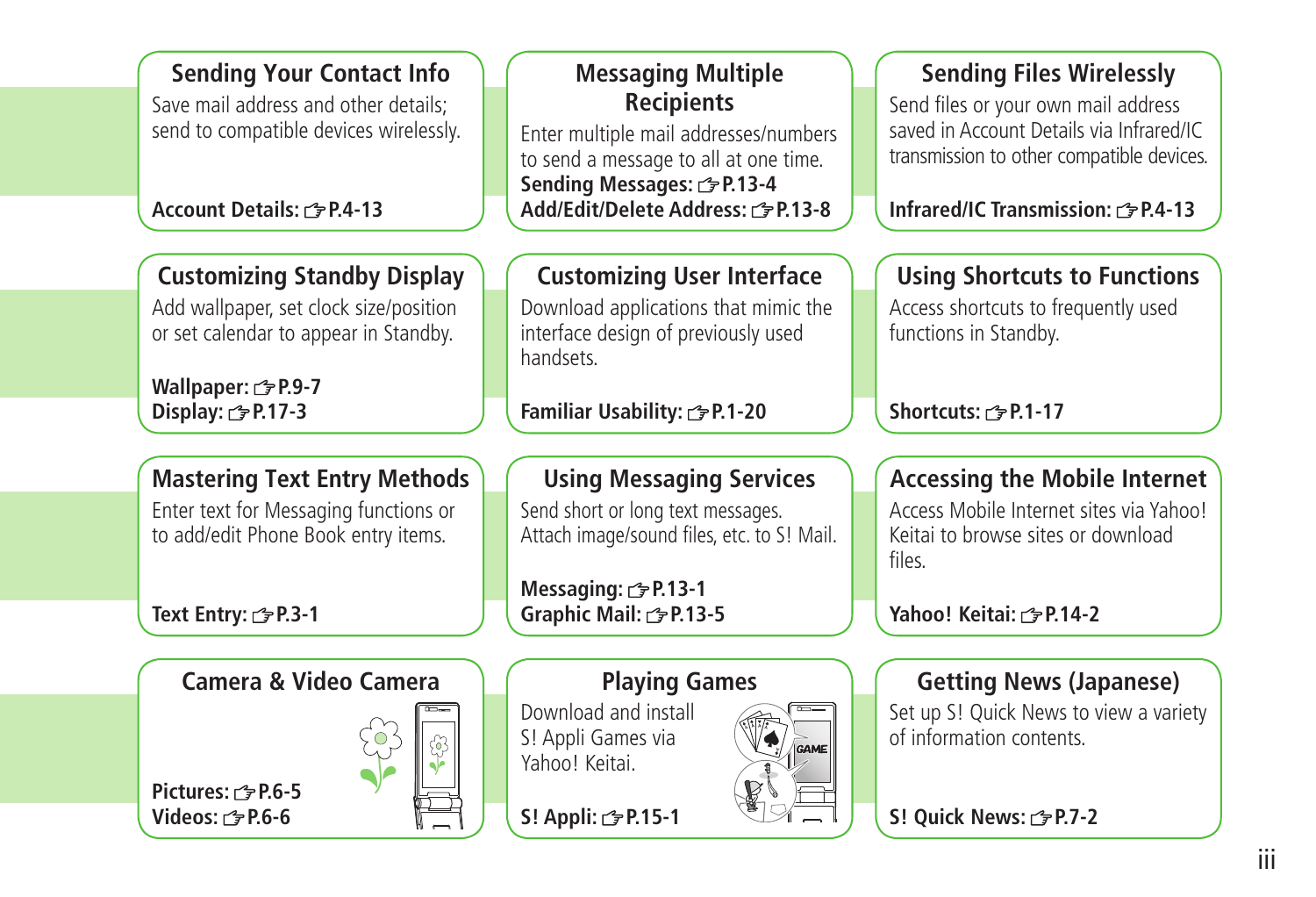|          | <b>832P Features</b>                      | <b>Digital TV</b><br>Enjoy One Seg digital TV programs and<br>video on wide horizontal screen.<br><b>子P.5-1</b>                        | <b>Simple Menu</b><br>Use simplified menus limiting to only<br>hasic functions<br>$\sqrt{7}P.1-22$                                                                                                    |
|----------|-------------------------------------------|----------------------------------------------------------------------------------------------------------------------------------------|-------------------------------------------------------------------------------------------------------------------------------------------------------------------------------------------------------|
| Overview | <b>SoftBank Mobile</b><br><b>Features</b> | Yahoo! Keitai<br>Access Mobile Internet sites via Yahoo!<br>Keitai to browse sites or download<br>files.<br>r <sup>→</sup> P.14-2      | <b>Graphic Mail</b><br>Create HTML messages; select font<br>color/size, background; insert images.<br><b>← P.13-5</b>                                                                                 |
|          | <b>Useful Features</b>                    | Phone Book/<br>S! Addressbook Back-up<br>Save Phone Book entries; back up<br>handset entries on Server, etc.<br><b>← P.4-1, P.4-10</b> | Camera/Video<br>Capture still images or record videos<br>with approx. 3.2 mega pixel camera.<br>Set Image stabilizer/Face detection for<br>high-quality pictures and videos.<br><b>← P.6-5, P.6-6</b> |
|          | <b>PC-related</b><br><b>Functions</b>     | <b>PC Site Browser</b><br>View PC-based websites on 832P.<br>$\sqrt{2}$ P.14-5                                                         | Data Back-up/Management<br>Transfer data between handset and PC<br>for back-up and editing.<br>r <sup>→</sup> P.10-6                                                                                  |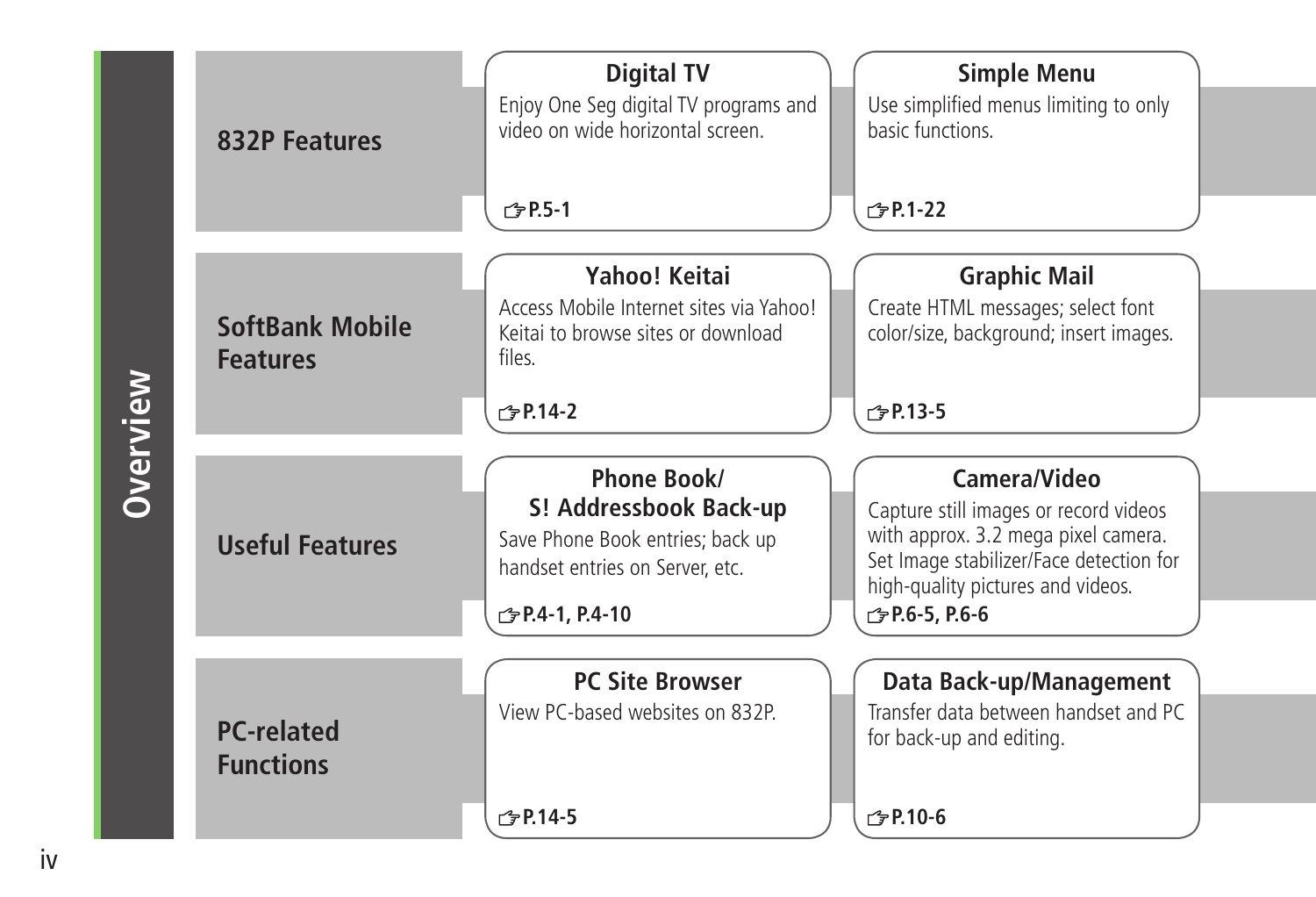| <b>View Blind</b>                           | Shikkari Talk                          | <b>Dictionary (Japanese)</b>              |
|---------------------------------------------|----------------------------------------|-------------------------------------------|
| 832P protects private information from      | Make other party's voice clear         | Open ケータイTOOL<辞書> to access               |
| prying eyes.                                | according to surrounding noise.        | preinstalled dictionaries and reference   |
|                                             |                                        | hooks.                                    |
| r <sup>→</sup> P.1-25                       | $\sqrt{2}$ P.2-5                       | $\sqrt{2}$ P.12-10                        |
|                                             |                                        |                                           |
| <b>Customized Screen/Familiar Usability</b> | S! Quick News (Japanese)               | S! Information Channel/Weather (Japanese) |
| Change displays and ringtones all at once   | Add news headlines, weather            | Subscribe to content and periodically     |
| according to your favorite character, or    | forecasts, etc. via S! Quick News List | receive update information.               |
| download applications that install          | to scroll across Standby Window.       | Set Weather Indicator to check weather    |
| previously used handset model interfaces.   |                                        | forecast in Standby.                      |
| $\sqrt{2}$ P.1-20                           | $\sqrt{2}$ P.7-2                       | $\sqrt{7}$ P.7-4                          |
|                                             |                                        |                                           |
| <b>Calendar &amp; Alarm</b>                 | <b>Music Player</b>                    | <b>Voice Recorder</b>                     |
| Add events by time/date and set Event       | Play 832P/microSD Card music files.    | Record your voice to set as ringtone,     |
| Alarms to help manage your schedule.        |                                        | etc.                                      |
|                                             |                                        |                                           |
|                                             | $\curvearrowleft$ P.8-1                | $\sqrt{=}$ P.12-11                        |
| <b>£</b> P.12-2, P.12-7                     |                                        |                                           |
|                                             |                                        |                                           |
| microSD Mode                                | Osaifu-Keitai®                         |                                           |
| Access data on microSD Card from a          | Use handset as an electronic cash      |                                           |
| PC by connecting handset to PC via          | card, reward card or membership card.  |                                           |
| USB cable (not included).                   |                                        |                                           |
| $\sqrt{2}$ P.9-20                           | r <sup>→</sup> P.16-1                  |                                           |
|                                             |                                        |                                           |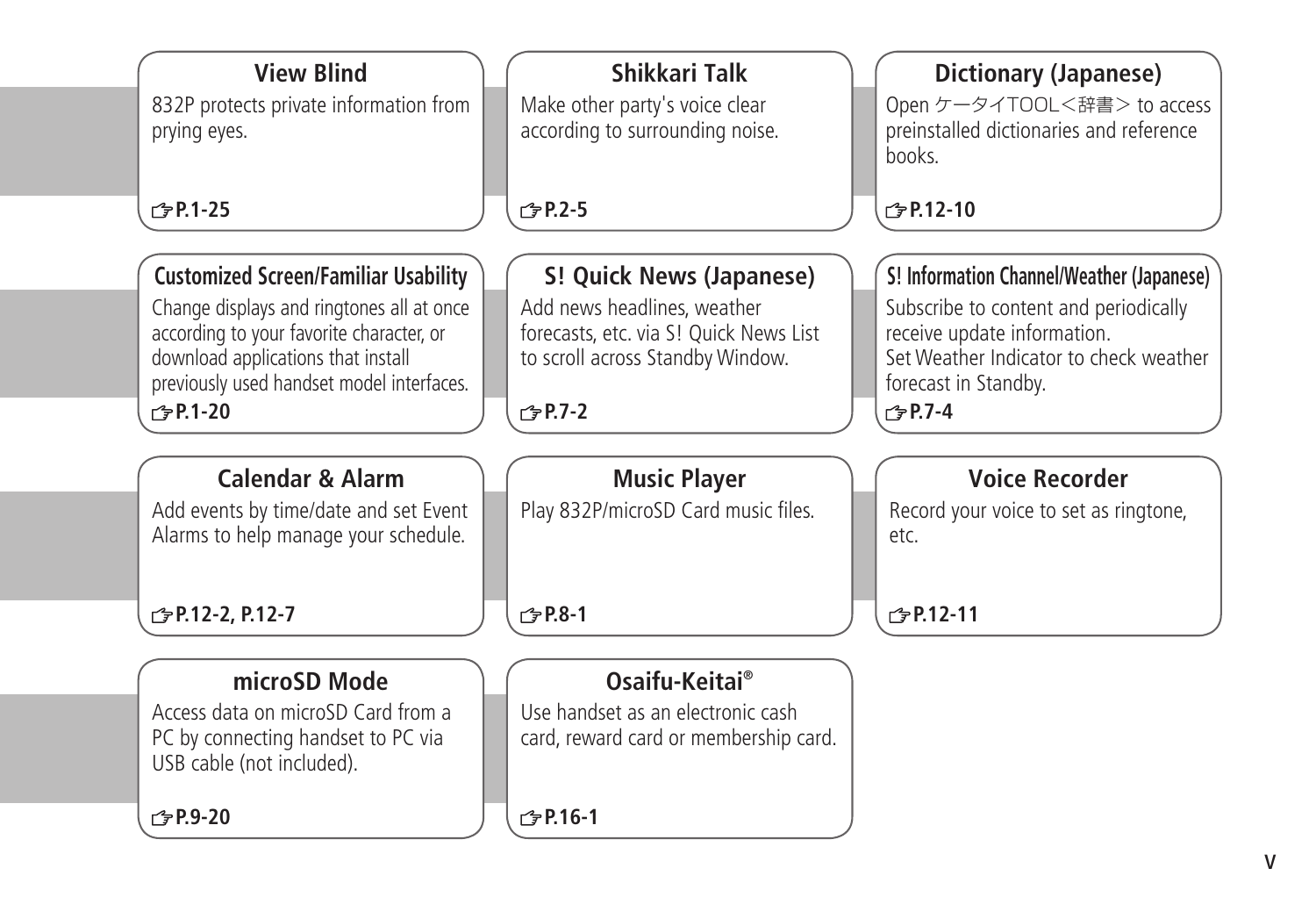# **Contents**

| Handling Precautions  xviii          |  |
|--------------------------------------|--|
|                                      |  |
| Specific Absorption Rate (SAR)  xxiv |  |

# **1. Getting Started**

| Parts & Functions 1-4                              |
|----------------------------------------------------|
|                                                    |
| Handset Power On/Off 1-14                          |
| Manner Mode 1-15                                   |
| <b>Standby Options &amp; Event Indicators 1-16</b> |
| Handset Menus 1-18                                 |
| Customizing User Interface  1-20                   |
| Private Menu  1-21                                 |
| Simple Menu 1-22                                   |
|                                                    |
|                                                    |
|                                                    |
|                                                    |
|                                                    |

# **2. Call**

| Making/Answering Voice Calls  2-2   |  |
|-------------------------------------|--|
| Making/Answering Video Calls 2-6    |  |
| International Calls 2-9             |  |
| <b>Engaged Call Functions  2-11</b> |  |
|                                     |  |
| Answer Phone 2-15                   |  |
| Optional Services  2-16             |  |
|                                     |  |

# **3. Text Entry**

| Conversion Methods (Japanese) 3-6 |  |
|-----------------------------------|--|
|                                   |  |
| User's Dictionary  3-10           |  |

# **4. Phone Book**

| Saving to Phone Book  4-3       |
|---------------------------------|
| Searching/Using Phone Book 4-6  |
| <b>Managing Phone Book  4-9</b> |
| S! Addressbook Back-up 4-10     |
|                                 |
|                                 |
|                                 |

# **5. Digital TV**

| TV Links (Japanese)  5-10        |  |
|----------------------------------|--|
| Recording/Playing Programs  5-11 |  |

# **6. Camera**

| Before Using Camera 6-2           |  |
|-----------------------------------|--|
|                                   |  |
|                                   |  |
| <b>Viewing Saved Images  6-10</b> |  |

# **7. Entertainment**

| S! Quick News (Japanese)  7-2         |  |
|---------------------------------------|--|
| <b>S! Information Channel/Weather</b> |  |
|                                       |  |
| E-Books (Japanese) 7-6                |  |
|                                       |  |

# **8. Music Player**

| <b>Using Music Player  8-5</b> |  |
|--------------------------------|--|

# **9. Managing Files**

| Using/Editing Still Images  9-12 |  |
|----------------------------------|--|
| Managing Folders/Files  9-14     |  |
|                                  |  |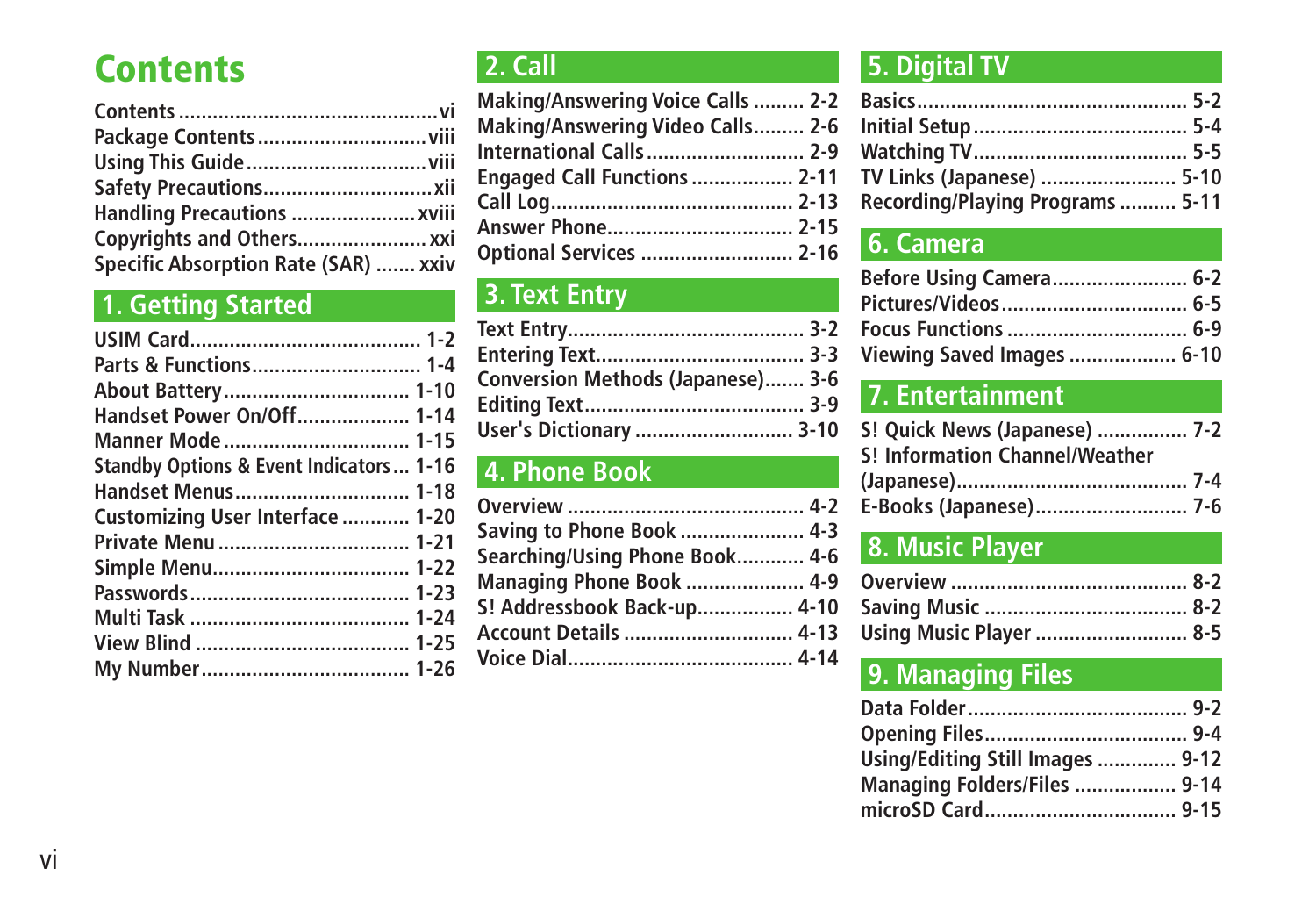# **10. Connectivity**

| SoftBank Utility Software (Japanese) 10-6 |  |
|-------------------------------------------|--|
| USB (Japanese)  10-6                      |  |

# **11. Handset Security**

| Changing Phone Password  11-2   |  |
|---------------------------------|--|
| <b>Security Functions  11-2</b> |  |
| Restricting Calls/Messages 11-8 |  |
|                                 |  |

# **12. Tools**

| Dictionary (Japanese)  12-10 |
|------------------------------|
| Sound Recorders 12-11        |
| Bar Code Reader 12-12        |
| Location Settings 12-14      |
|                              |

# **13. Messaging**

| Sending S! Mail & SMS 13-4          |  |
|-------------------------------------|--|
| Receiving & Viewing Messages  13-10 |  |
| Organizing/Using Messages  13-15    |  |

# **14. Internet**

| Getting Started  14-2          |  |
|--------------------------------|--|
| Using Yahoo! Keitai  14-3      |  |
| Using PC Site Browser 14-5     |  |
| <b>Basic Operations 14-6</b>   |  |
| Using Information  14-8        |  |
| <b>Option Menu Items 14-13</b> |  |

# **15. S! Appli**

| Before Using S! Appli  15-2 |  |
|-----------------------------|--|
|                             |  |

# **16. Osaifu-Keitai®**

| Using Osaifu-Keitai®  16-4   |  |
|------------------------------|--|
| IC Card Lock Functions  16-5 |  |

# **17. Settings**

| Notification Light  17-9 |  |
|--------------------------|--|
|                          |  |
|                          |  |
|                          |  |
|                          |  |
|                          |  |

| S! Quick News (Japanese)  17-13 |  |
|---------------------------------|--|
|                                 |  |
|                                 |  |
|                                 |  |
|                                 |  |
| Default Settings  17-18         |  |

# **18. Appendix**

| Troubleshooting 18-9                |  |
|-------------------------------------|--|
| Software Update  18-11              |  |
| Quick Open Menu  18-13              |  |
| <b>Key Assignments</b>              |  |
| (5-touch Mode) 18-14                |  |
| (2-touch Mode) 18-15                |  |
| (NIKO-touch Mode) 18-16             |  |
|                                     |  |
| Character Code List  18-18          |  |
| Weather Indicator List 18-23        |  |
|                                     |  |
| Specifications  18-25               |  |
|                                     |  |
| <b>Warranty &amp; Service 18-32</b> |  |
| Customer Service 18-33              |  |
|                                     |  |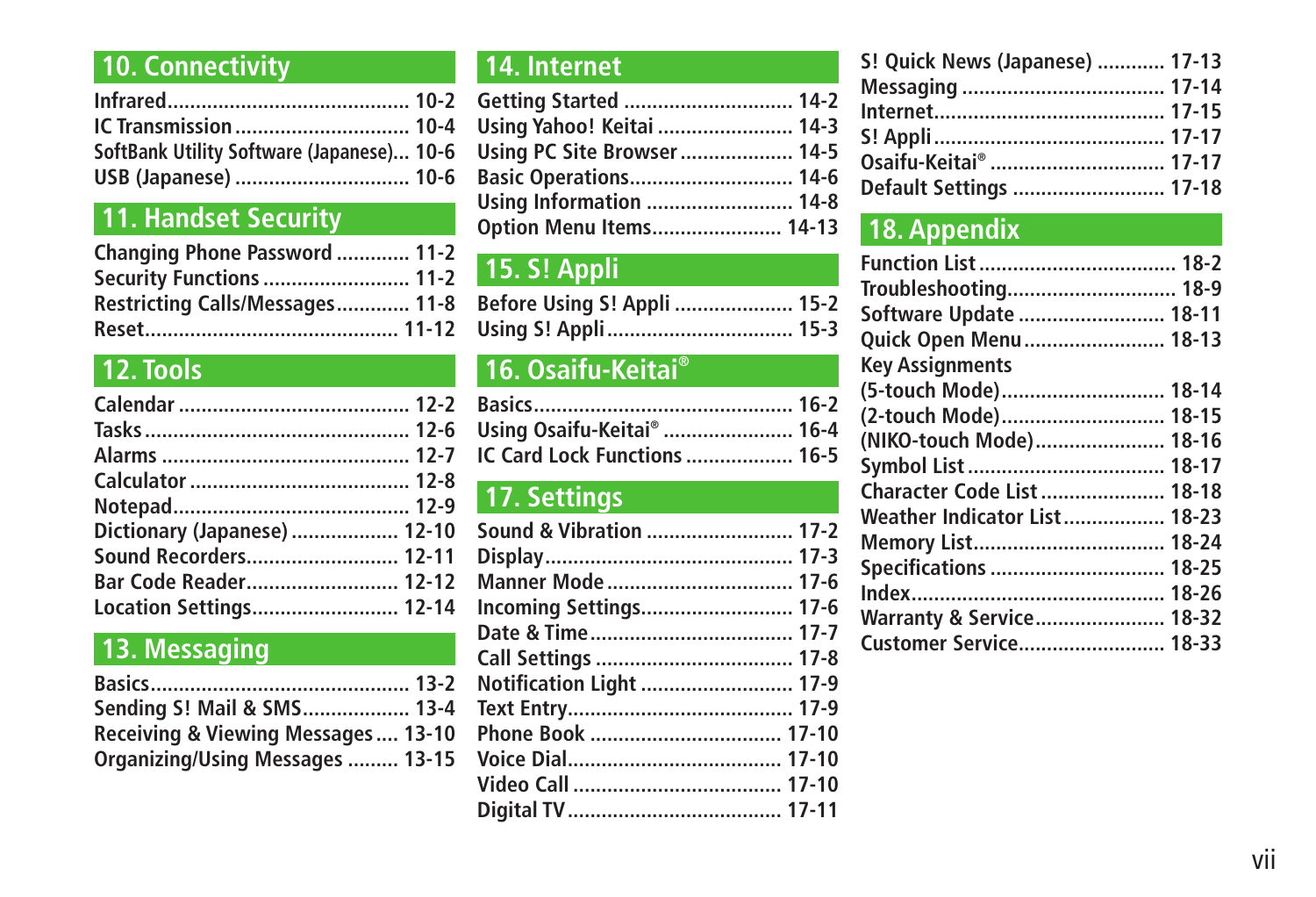# <span id="page-7-0"></span>**Package Contents**

#### **Handset (832P)**



#### **Battery (PMBAQ1)**



## **Starter Guide**

#### **Note**

- Use SoftBank specified AC Charger (sold separately) to charge battery.
- For more information about AC Charger and accessories, please contact SoftBank Mobile Customer Center, General Information ( $\rightarrow$ P.18-33).
- Optional battery is available for separate purchase.
- 832P accepts microSD Card (not included). Purchase microSD Card to use related functions ( $\mathcal{P}$ P.9-15).

# **Using This Guide**

## **Screenshots**

#### **Before reading this guide, make a note of the following:**

- In this guide, SoftBank 832P User Guide, SoftBank 832P is abbreviated as 832P.
- "microSD Card" and "microSDHC Card" are referred to as "microSD Card" in this guide.
- Handset operations and screenshots are based on defaults for handset color **Black** ( $\sqrt{p}$ P.17-18).
- Sample screenshots, etc. are provided for reference only. Actual handset windows, menus, etc. may differ in appearance.
- Key icons use simplified labels.
- Most operation descriptions begin in Standby.
- Pressing a key for more than one second is described as "Press and hold."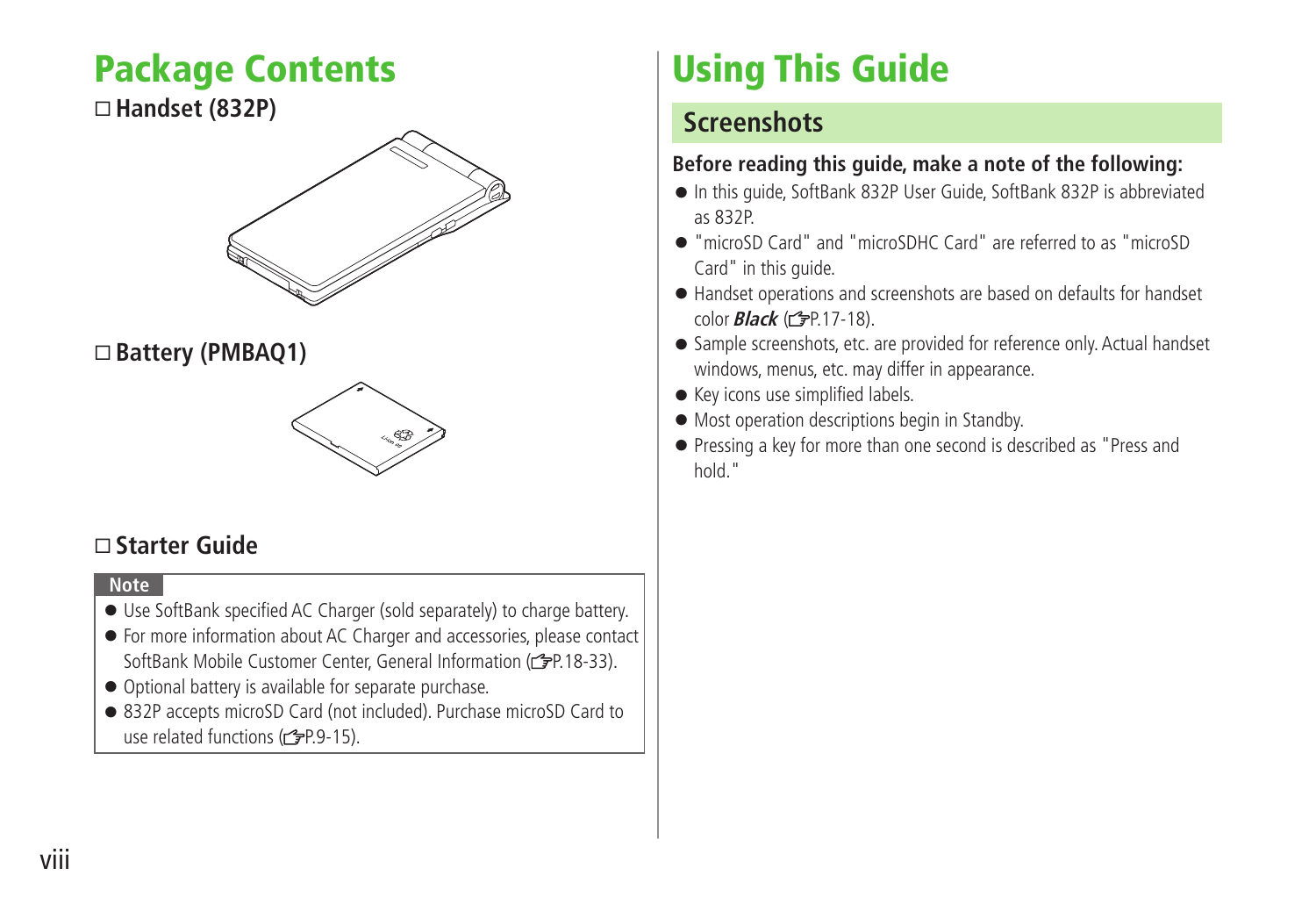# **Guide Symbols**

**Press the corresponding key to execute the function or operation indicated at the bottom of Display. Example:**



#### **Multi Selector Operations (❶)**

| <b>Operations</b>                | Softkey Label*                      |
|----------------------------------|-------------------------------------|
| Press <b>o</b> to select an item |                                     |
| Press $  \bullet  $              | $AP$ $PC$ <sup><math>+</math></sup> |

\* Softkey labels vary by menu.

#### **Multi Selector (❶)**

Use Multi Selector to select items, navigate menus, etc. In this guide, Multi Selector operations are indicated as shown below.



### **Softkeys (❷❸❹❺)**

In this guide, Softkey operations are indicated as shown below.

**Example**  $\Theta$  $\Theta$ :  $|\mathbf{\heartsuit}|$  [V. Call],  $|\mathbf{Y}$ / [Menu]

● **[V. Call]** and **[Menu]** are Softkey label examples; Softkey labels vary by menu.

# **Japanese Functions & Services**

**When "(Japanese)" appears in a title, Japanese ability is required to use full range of the function or service.**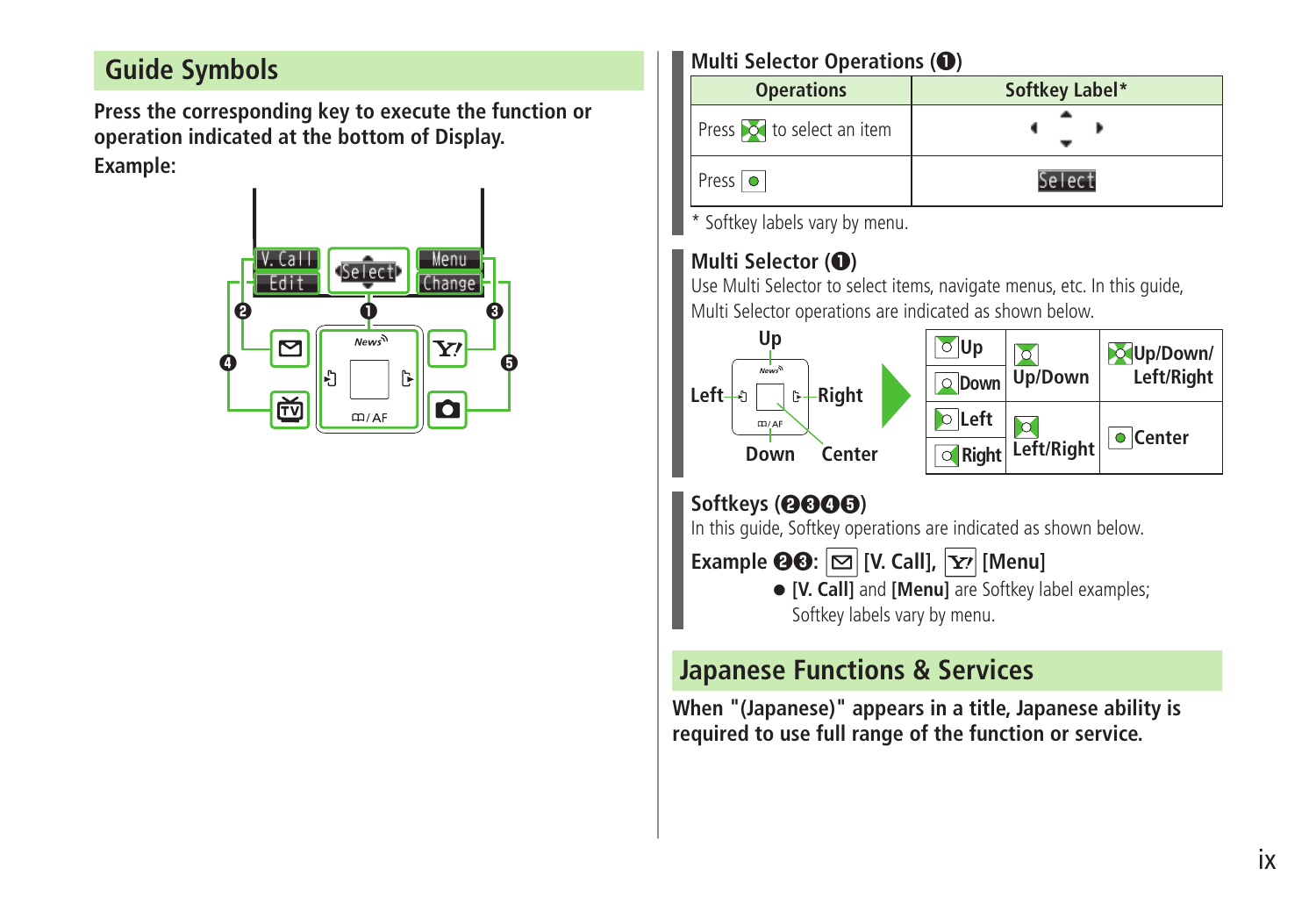# **Operation Descriptions**

● Following are examples of operation descriptions. Please note, actual operations may differ.

# **Basic Operations**

#### **Operations are expressed as shown here. Example:**





# **Advanced Operations**

**For advanced features and settings, go to pages indicated under Tip.**

**Example:**



Settings Refer to Chapter 17 "Settings."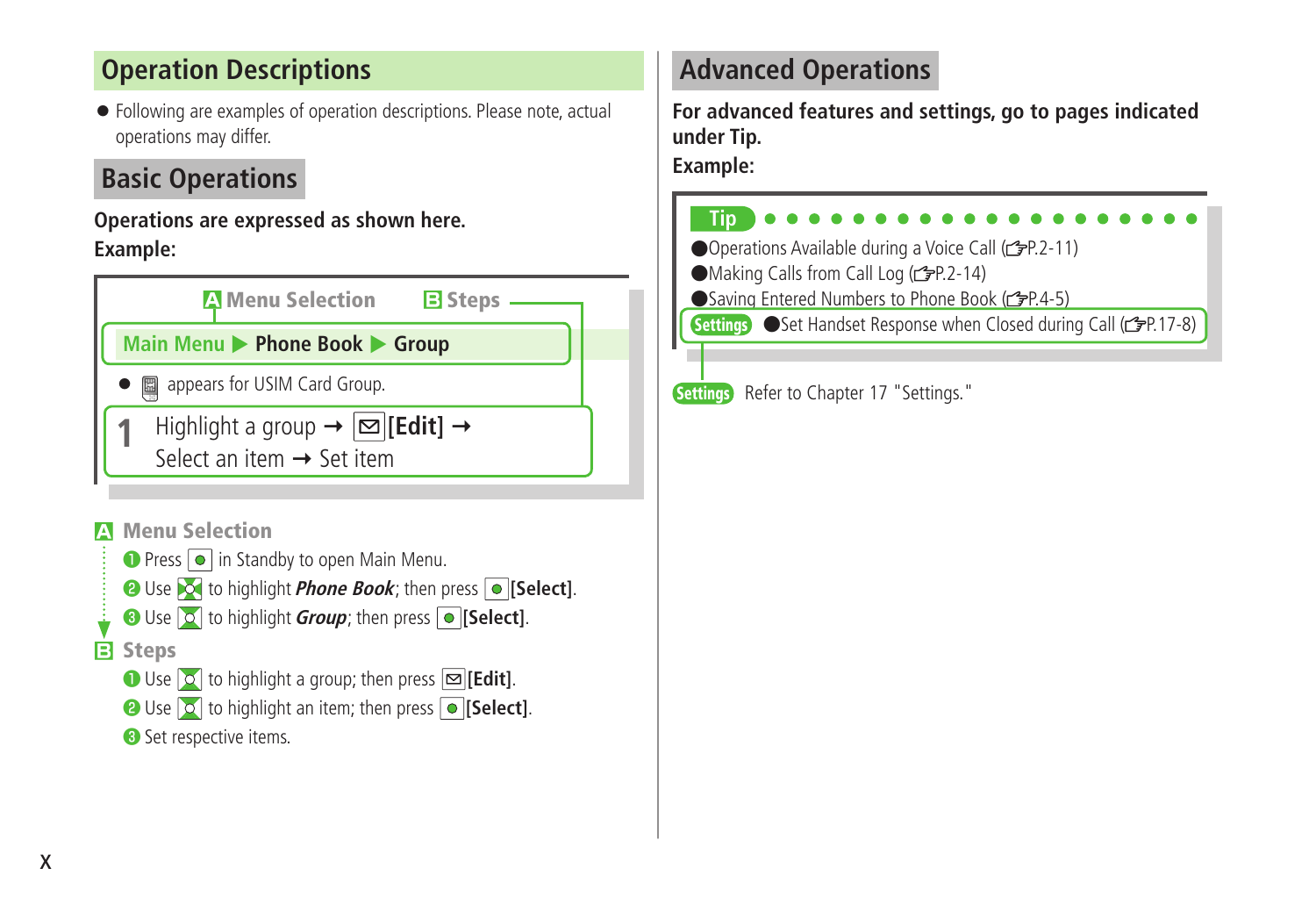# **Abbreviated Descriptions**

**For advanced settings (Chapter 17), initial operations may be abbreviated or omitted.**

#### **Example:**

**A Abbreviated Steps**

Initial steps are abbreviated.

| From <b>D</b>                                                                                                  | Main Menu > Tools > Calendar                                      |  |  |
|----------------------------------------------------------------------------------------------------------------|-------------------------------------------------------------------|--|--|
| <b>Functions Available in Calendar Window</b>                                                                  |                                                                   |  |  |
| $\triangleright$ Highlight a date $\rightarrow \triangleright$ [Menu] $\rightarrow$ Select an item (See below) |                                                                   |  |  |
| <b>Item</b>                                                                                                    | <b>Operation/Description</b>                                      |  |  |
| <b>New</b>                                                                                                     | Create a new entry (real-2, P.12-3)                               |  |  |
| Weekly<br>display/<br>1 Month                                                                                  | Toggle Monthly/Weekly view                                        |  |  |
| Icon display                                                                                                   | Entries in category of selected icon appear<br>$>$ Select an icon |  |  |
|                                                                                                                |                                                                   |  |  |

#### **B Steps**

Follow these steps after Abbreviated Steps.

#### ■ **Use Other Graphic Mail Settings**

 $>$  In S! Mail text entry window,  $\sim$  3 Select an arrange item

(See below)

#### **C Omitted Steps**

Initial steps are omitted. Start operations from specified window.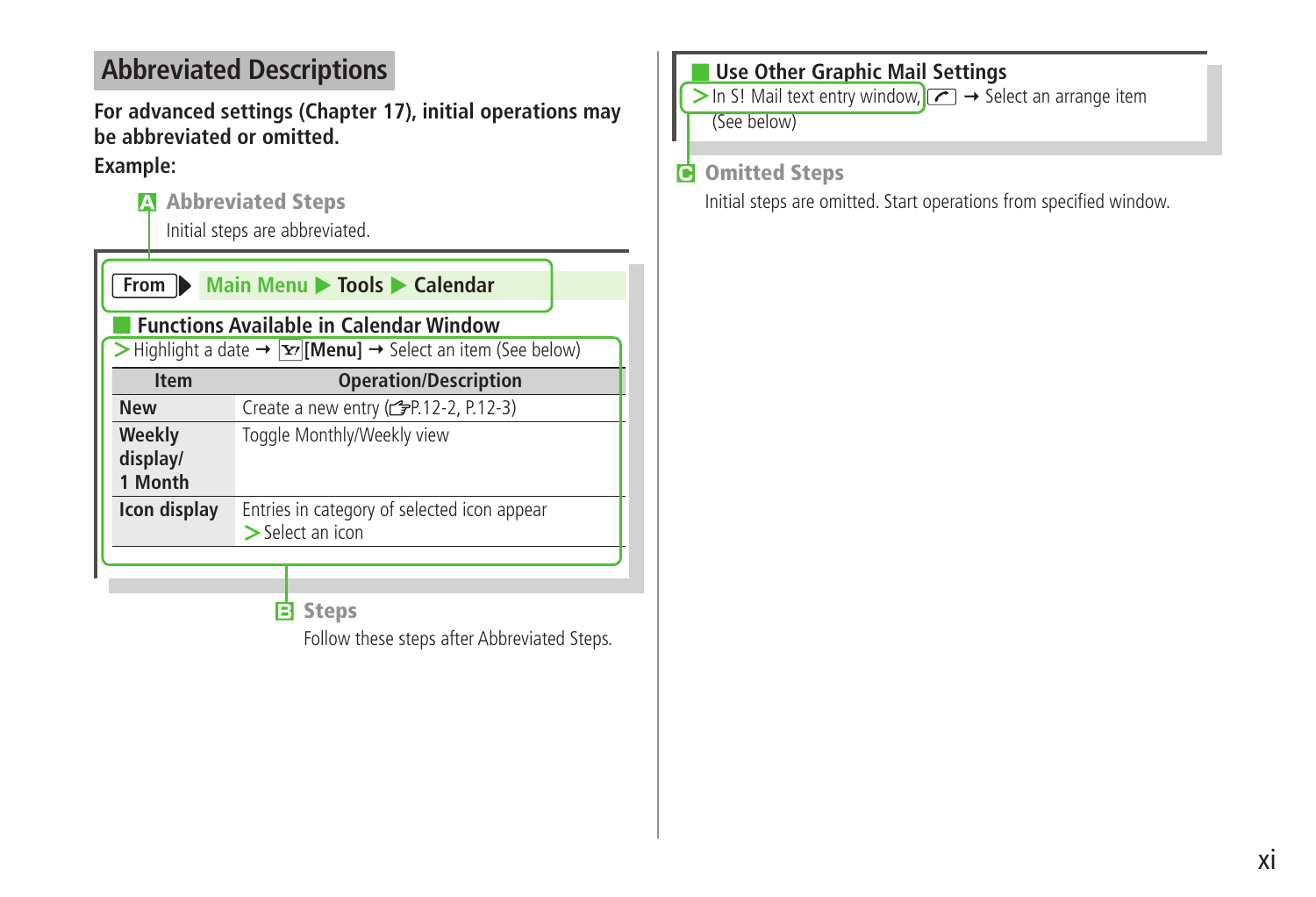# <span id="page-11-0"></span>Safety Precautions

■ Before use, read these safety precautions carefully and use your handset properly. Keep this guide in a safe place for future reference.

■ These safety precautions contain information intended to prevent bodily injury to the user and to surrounding people, as well as damage to property, and must be observed at all times.

■ SoftBank is not liable for any damages resulting from use of this product.

■ These symbols indicate exposure levels to bodily harm from failure to observe cautions or improper usage.

Make sure to understand these symbols and precautions before reading this quide.

| <b>Danger</b>  | Great risk of death or serious injury from<br>improper use |
|----------------|------------------------------------------------------------|
| <b>Warning</b> | Risk of death or serious injury from<br>improper use       |
| <b>Caution</b> | Risk of injury or damage to property<br>from improper use  |

■ Symbol Explanations

Make sure to understand these symbols and precautions before reading this quide.

|   | <b>Prohibited Action</b>                | <b>Avoid Moisture</b>             |
|---|-----------------------------------------|-----------------------------------|
|   | <b>Disassembly</b><br><b>Prohibited</b> | <b>Always Dry Hands</b><br>First  |
| Į | <b>Compulsory Action</b>                | <b>Disconnect Power</b><br>Source |

# **Handset, Battery, USIM Card, Charger (sold separately) & microSD Card (not included)**



**Do not use or leave handset or related hardware in locations subject to high temperatures, such as near an open flame/ heater, in sunlight or inside a car on an extremely hot day. Do not charge, leave, use, or be carrying handset or related hardware in a warm place or where heat collects, such as under a kotatsu (blanketed warming table) or electric blanket, next to a kairo (worn warming patch), etc.** Battery may leak, overheat, explode, or ignite. Handset or related hardware may deform or malfunction. Part of the casing may also become hot and cause burns.



**Do not use excessive force to attach battery or connect charger to handset. Battery or connector may be the wrong way around.**

Battery may leak, overheat, explode or catch fire.



**Do not disassemble, modify or solder handset.**

May cause accidents such as fire, bodily injury, electric shock or equipment malfunction. Battery may leak, overheat, explode or catch fire. Modifying handset is a violation of Radio Law and subject to prosecution.

**Do not get handset, battery and charger wet.**



If handset, battery or charger is left wet or battery is charged after exposure to liquids such as water or pet urine, overheating, electric shock, fire, injury or malfunction may occur.

Be mindful of location when using handset, battery and charger. Handle with care.



#### **Use specified battery, charger (sold separately) and holder (not included).**

Battery may leak, overheat, explode or catch fire, and charger may overheat, catch fire or cause malfunction.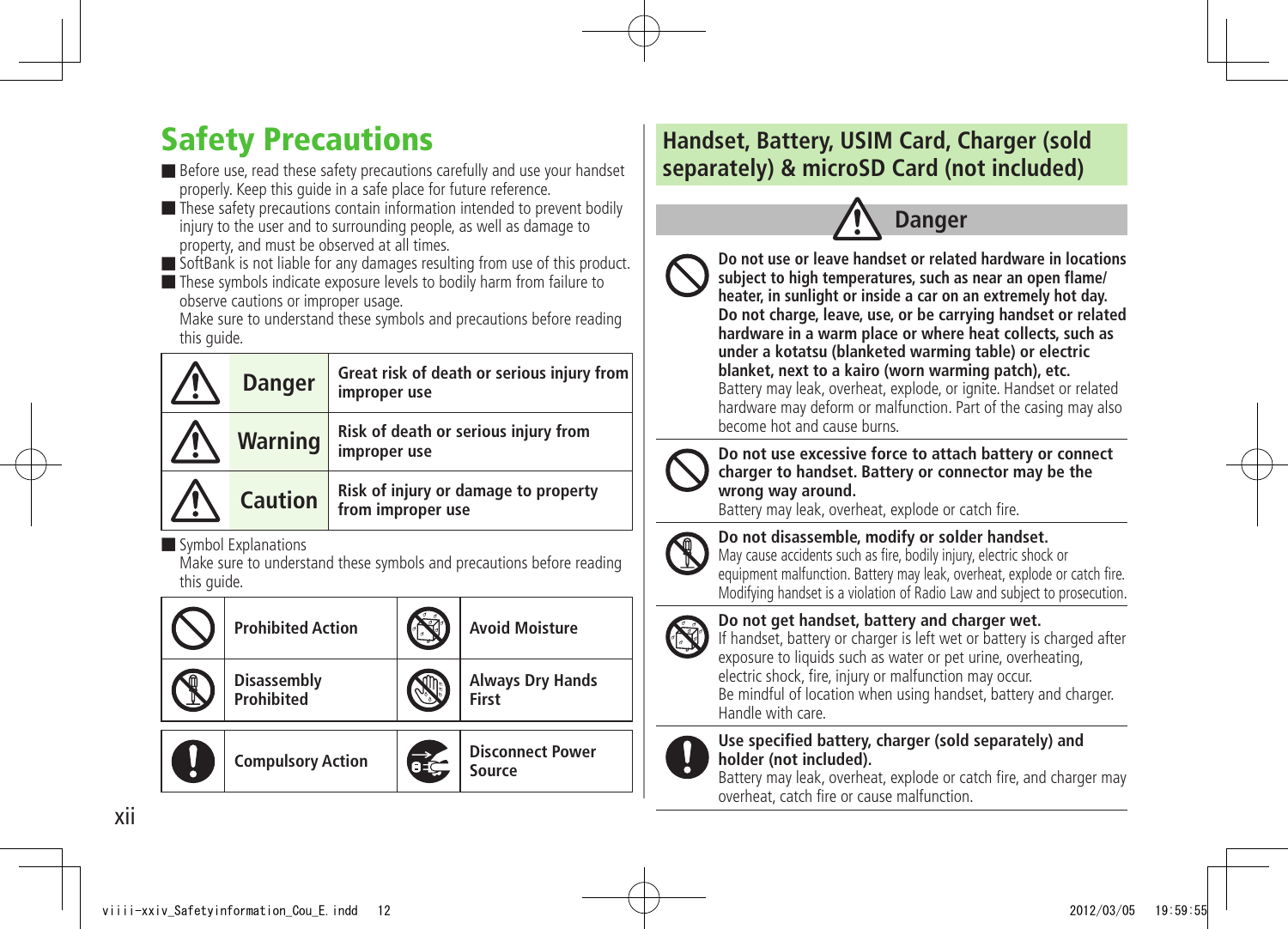



**Do not place handset, battery or charger inside cooking appliances, such as microwave ovens or high-pressure containers, or on IH cooking heaters.**

Battery may leak, overheat, explode or catch fire, and handset and charger may overheat, emit smoke, catch fire or cause malfunction.

**Do not drop, throw or otherwise subject to strong force or impacts.**

Battery may leak, overheat, explode, catch fire, or cause electric shock or damage to handset.



**Do not allow liquids (water, pet urine, etc.) or conductive objects (pencil leads, metal pieces, necklaces, hair pins, etc.) to contact charger terminals, external port terminals or microSD Card slot.**

May cause fire or malfunction triggered by short-circuit.



**Keep handset off and charger disconnected near propane gas, in filling stations or places where flammable gas is generated.**

Handset use in such areas may lead to fire. Be sure to turn off handset before using Osaifu-Keitai® -compatible devices within filling stations (When IC Card Lock is set, turn off handset after unlocking setting.).



#### **If handset, battery or charger emits an unusual sound, smoke or odor, perform following steps:**

1. Unplug charger from outlet.

2. Turn off handset.

3. Remove battery (Take care to avoid burns or injuries.). May cause fire or electric shock.



**Do not place handset, battery or charger on an unstable surface.**

**Caution**

May fall, causing injury or malfunction. Take extra precautions while vibration alert is active or during charging.



**Keep handset out of the reach of young children.** May result in accidental ingestion or bodily injury.



**If for use by child, guardian should teach proper handling and ensure handset is used as directed.** May result in bodily injury.

## **Battery**



**See battery label to confirm battery type.**

Label Battery Type **Li-ion 00 Lithium-ion**



**Do not throw battery into fire.** Battery may leak, explode or catch fire.



**Do not pierce battery with a nail or other sharp object, hit it with a hammer, step on it, or subject it to strong shocks.**

Battery may leak, overheat, explode or catch fire.



**Do not touch terminals with metallic objects or carry/ store battery with conductive objects (pencil leads, metal pieces, necklaces, hair pins, etc.).**

Battery may leak, overheat, explode or catch fire.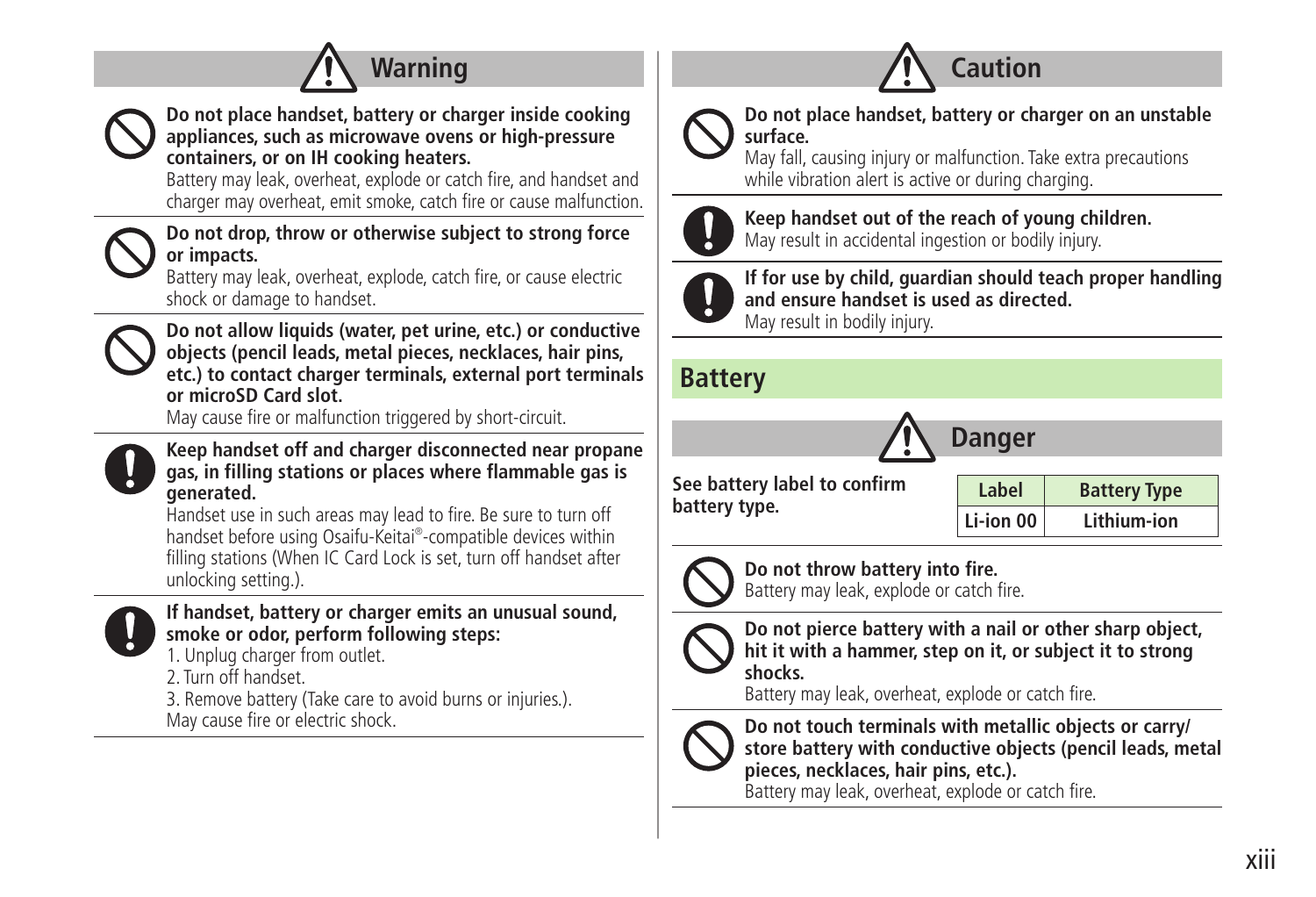

**If battery fluid gets into eyes, do not rub; flush with clean water and see a doctor immediately.**

Failure to do so may cause blindness.

# **Warning**



**If battery fluid comes into contact with your skin or clothing, stop using handset immediately and rinse it off with clean water.**

Battery fluid is harmful to your skin.



**If battery does not charge after specified time, stop charging.**

Battery may leak, overheat, explode or catch fire.



**If battery emits an unusual odor, overheats, discolors or deforms, immediately remove battery and move it away as far as possible from any flame or fire. Take care to avoid burns or injuries.**

Battery may leak, overheat, explode or catch fire.





#### **Do not dispose of battery with ordinary refuse.**

Place tape over the terminals to insulate battery, and take it to a SoftBank retailer or institution that handles used batteries in your area. Comply with local waste disposal regulations for recycling.

# **Handset**

# **Warning**



**Do not use handset while driving a vehicle.** Doing so may interfere with safe driving and cause an accident.

Stop your vehicle to park in a safe place before using handset. Drivers using handsets while driving are subject to prosecution.



**Do not aim the infrared port at eyes when using infrared communication.**

Doing so may affect eyes.



**Turn off handset near high-precision electronic devices or devices using weak electronic signals.**

Handset may cause these devices to malfunction. \*Electronic devices that may be affected: Hearing aids, implantable cardiac pacemakers, implantable cardioverter defibrillators, other medical electronic devices, fire alarms, automatic doors and other automatically controlled devices.



#### **Turn off handset aboard aircraft.**

Handset signal may interfere with aircraft operation. When in-flight handset use is permitted, follow airline instructions for proper use.



**If you have a weak heart, take extra precautions when setting functions such as Vibration or Ringer Volume for incoming transmissions.**

May affect heart.



**In a thunderstorm, immediately turn off handset and seek shelter.**

There is a risk of being struck by lightning and suffering electric shock.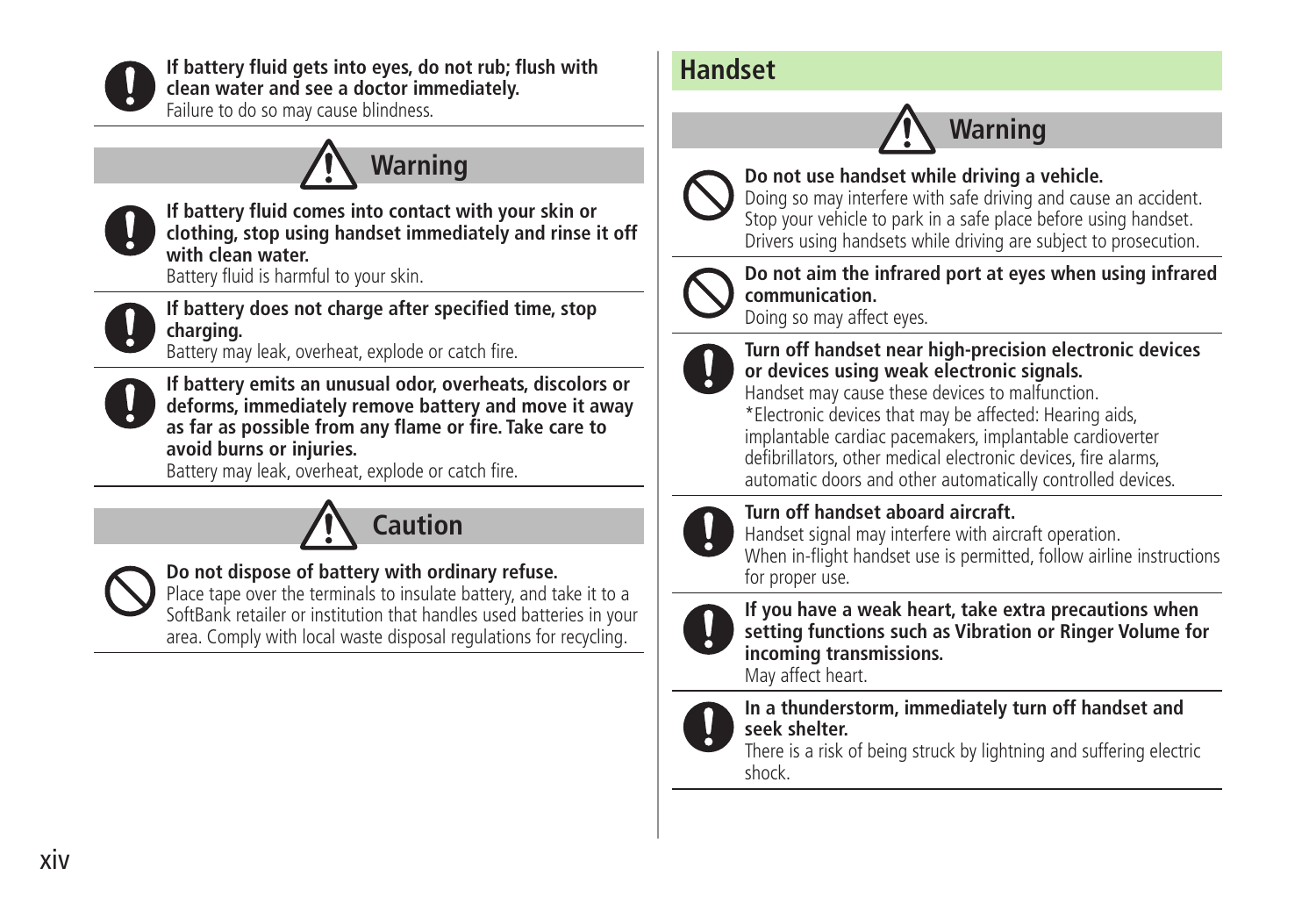| Do not place a magnetic card near or in handset.                                                                                                                   |                      |                                  |               |
|--------------------------------------------------------------------------------------------------------------------------------------------------------------------|----------------------|----------------------------------|---------------|
| The stored magnetic data in cash cards, credit cards, telephone<br>cards and floppy disks, etc. may be erased.                                                     | If skin a<br>seek me |                                  |               |
| Do not swing handset by its strap, etc.<br>Handset may strike you or others, or strap may be broken resulting<br>in injury or damage to handset or other property. |                      | Handset<br>eczema c<br>condition |               |
| Do not place your ear too close to the speaker while<br>ringer sounds or sound files play.<br>May impair hearing.                                                  |                      |                                  | Di            |
| Do not use One-push Open button to open handset near<br>your or another person's face.<br>Handset may cause accident and injury.                                   | Outer case           |                                  | Kε            |
| If handset affects car electronics, stop use.<br>Handset use may affect electronics in some models. In this case,<br>stop use; could impede safe driving.          |                      |                                  | M<br>B        |
| Handset may become hot while used in a hot<br>environment.<br>Avoid prolonged skin contact that may result in burns.                                               |                      |                                  | B<br>$\Omega$ |
| Avoid closing handset on fingers or objects when<br>opening it.<br>May result in injury or damage to display.                                                      |                      | Side Keys, Chargir               |               |
| Watch TV with adequate lighting and distance from<br>Display.<br>May damage eyesight.                                                                              | Display panel        | Notification Light               |               |
| Do not turn up the volume unnecessarily high when<br>using earphones.<br>Using earphones with volume turned up for an extended period                              | Hinge                |                                  | Hi<br>Hi      |
| may impair hearing or injure ears.                                                                                                                                 |                      |                                  |               |



**Battery cover edges are sharp. Handle with care.** May injure hand or fingers.

#### **If skin abnormality occurs, immediately stop use and seek medical treatment.**

Handset contains metals. Handset use may cause itching, rashes, eczema or other symptoms depending on the user's physical condition.

| Parts                                                |                     | Materials/Surface Finish      |
|------------------------------------------------------|---------------------|-------------------------------|
|                                                      |                     | PA resin/                     |
|                                                      | Display side        | Acrylic UV cured coating      |
|                                                      |                     | PC resin/                     |
|                                                      | Keypad side         | Acrylic UV cured coating      |
|                                                      | Metal case          | Stainless steel/Baked finish  |
| Outer case                                           | Battery side, sides | $PC + ARS$ resin/             |
|                                                      |                     | Acrylic UV cured coating      |
|                                                      | Battery cover       | Stainless steel/              |
|                                                      |                     | Acrylic UV cured coating      |
|                                                      | Outer frame         | PC+ABS resin/ Evaporated tin/ |
|                                                      |                     | Acrylic UV cured coating      |
| Side Keys, Charging Indicator/<br>Notification Light |                     | PC resin/                     |
|                                                      |                     | Evaporated aluminum/          |
|                                                      |                     | Acrylic UV cured coating      |
| Display panel                                        |                     | Acrylic resin/Hard coating    |
| Hinge                                                | Hinge cover         | ABS resin/                    |
|                                                      |                     | Acrylic UV cured coating      |
|                                                      | Hinge holder        | PPS resin/                    |
|                                                      |                     | Acrylic UV cured coating      |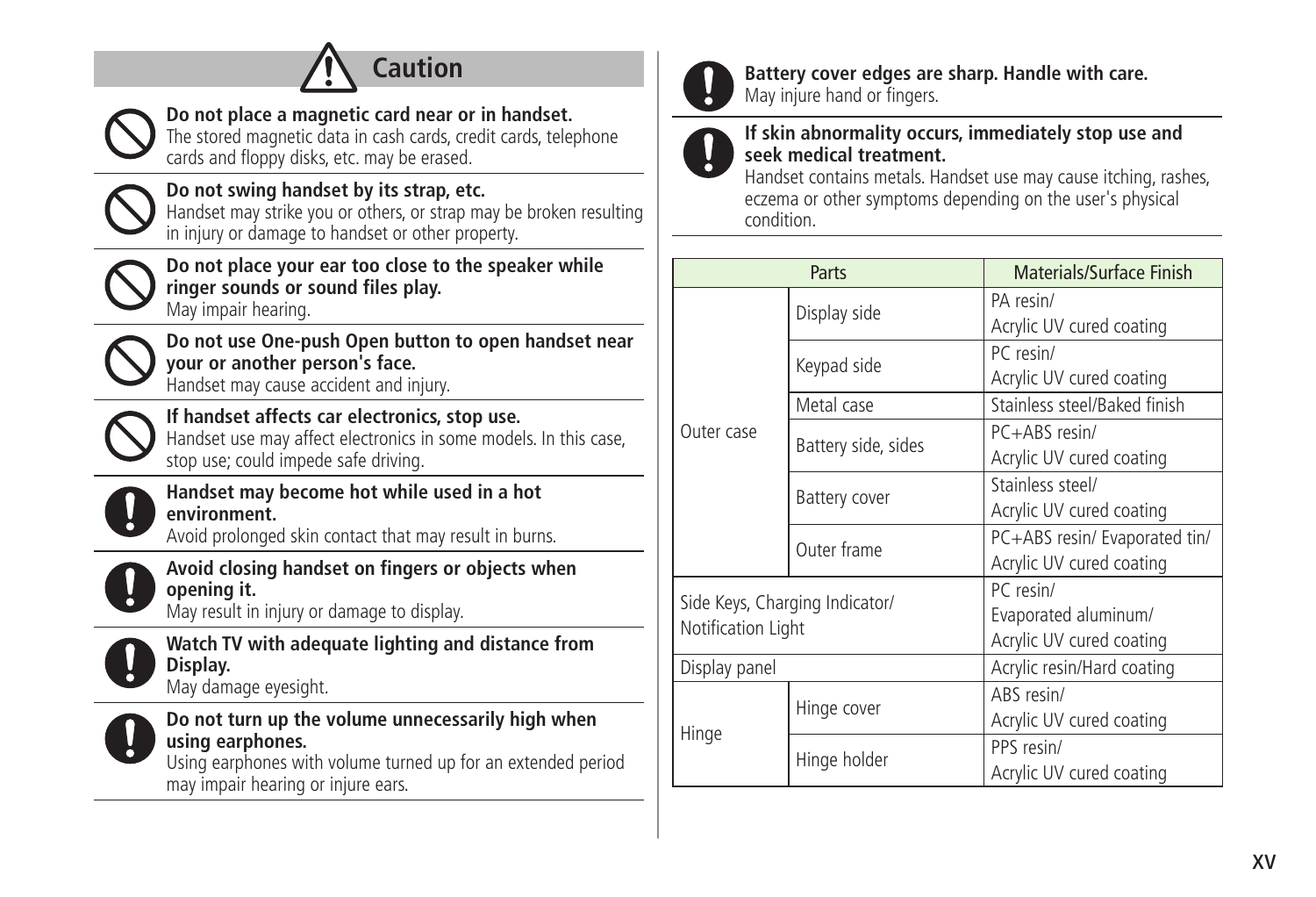| Parts                        |                                    | Materials/Surface Finish       |  |
|------------------------------|------------------------------------|--------------------------------|--|
| Camera panel                 |                                    | Base: PFT resin                |  |
|                              |                                    | Lens portion: Acrylic resin/   |  |
|                              |                                    | Hard coating                   |  |
| Keypad                       |                                    | Acrylic Urethane resin         |  |
|                              |                                    | PC resin/                      |  |
| One-push Open Button         |                                    | Acrylic UV cured coating       |  |
|                              | Metal part of One-push Open Button | Aluminium/Alumite treatment    |  |
| <b>External Port cover</b>   |                                    | Elastomer resin                |  |
| microSD Card Slot cover      |                                    | PC resin, Elastomer resin/     |  |
|                              |                                    | Acrylic UV cured coating       |  |
| Charging Terminals           |                                    | Beryllium copper/              |  |
|                              |                                    | Gold plating on nickel plating |  |
| Stop pads                    |                                    | ABS resin                      |  |
| Screws (Battery compartment) |                                    | Aluminium killed steel/        |  |
|                              |                                    | Nickel plating                 |  |
| Battery compartment          |                                    | Stainless steel/PET resin      |  |
| Battery compartment (Sides)  |                                    | PC resin                       |  |
| <b>Battery terminals</b>     |                                    | Titanium copper/               |  |
|                              |                                    | Gold plating on nickel plating |  |
|                              | Battery                            | PC resin (Label: PET resin)    |  |
| Battery                      | <b>Terminals</b>                   | Glass fiber reinforced epoxy/  |  |
|                              |                                    | Gold plating on nickel plating |  |

# **Charger (sold separately)**

# **Warning**



**Do not cover or wrap charger during charging.** May cause overheating, fire or malfunction.



**Always use the specified power supply/voltage.** Using incorrect voltage may cause fire or malfunction.

AC Charger: AC100V-240V (household AC outlet only) In-Car Charger: DC12V, 24V (vehicles with a negative earth only)



**Use In-Car Charger in vehicles with a negative (-) earth. Do not use In-Car Charger if vehicle has a positive (+) earth.** May cause fire.



**Do not use charger in thunderstorms.** There is a risk of suffering electric shock.



**Do not handle charger with wet hands.** May cause electric shock or malfunction.



**If In-Car Charger fuse blows, always replace it with specified fuse.**

Using the incorrect fuse may cause fire or malfunction. Refer to the respective manuals for information on the correct fuse specifications.



**If dust accumulates on plug, unplug charger and wipe with a dry cloth.** May cause fire.



**When plugging charger into outlet, keep conductive materials (pencil lead, metal parts, necklaces, hair pins, etc.) away from Desktop Holder terminals or charger plug/terminals and plug charger firmly into outlet.** May cause electric shock, short-circuit or fire.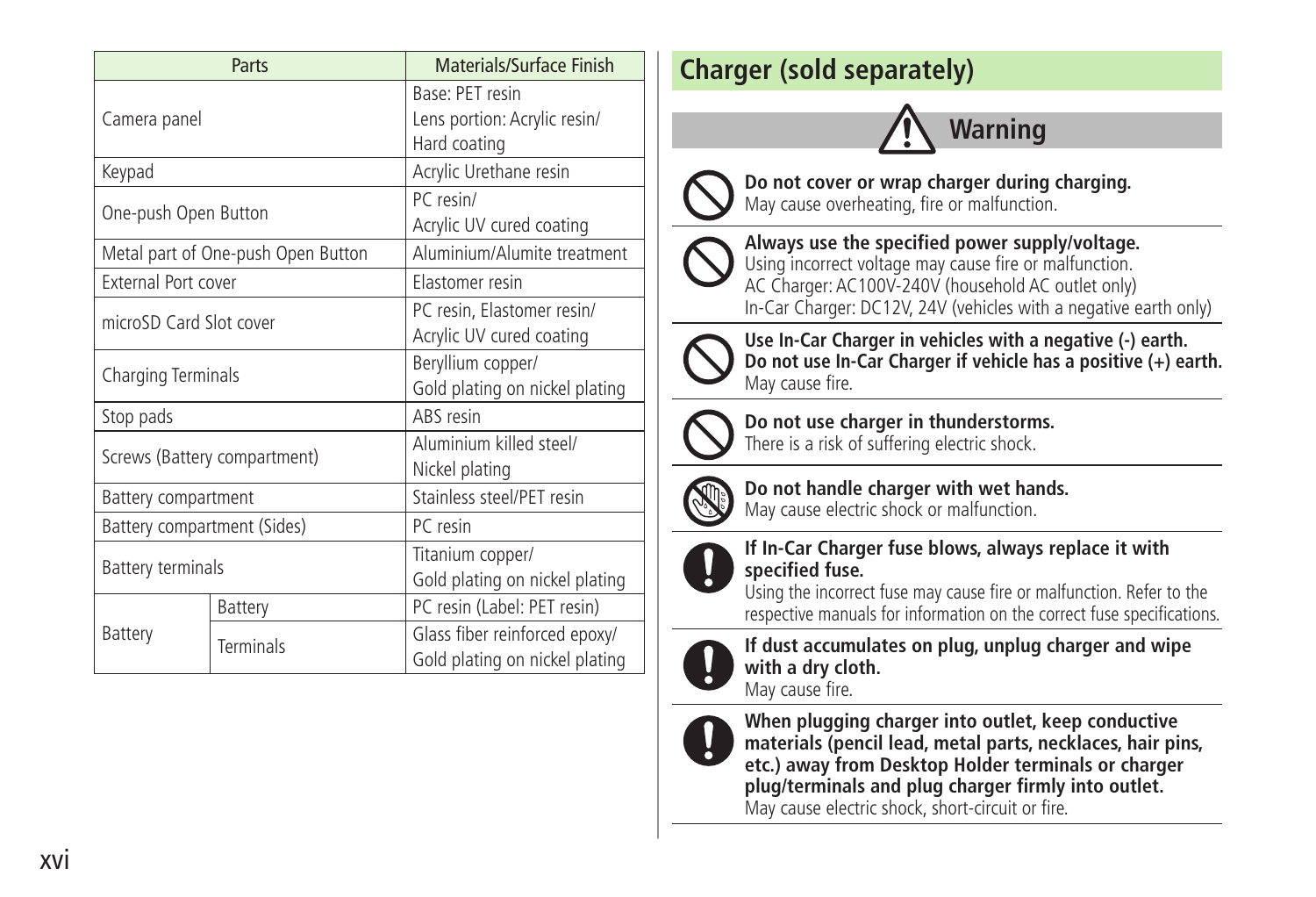

**Unplug AC Charger during periods of disuse.**

May cause electric shock, fire or malfunction.



**If liquid such as water or pet urine get into charger, unplug it immediately.**

May cause electric shock, smoke emission or fire.





**Pull charger (not cord) to unplug charger.** Pulling on the cord may damage the cord and cause electric shock or fire.



**Always unplug charger before cleaning it.** May result in electric shock.

# **Near Electronic Medical Equipment**



**This section is based on "Guidelines on the Use of Radio Communications Equipment such as Cellular Telephones and Safeguards for Electronic Medical Equipment" (Electromagnetic Compatibility Conference, April 1997) and "Report of Investigation of the Effects of Radio Waves on Medical Equipment, etc." (Association of Radio Industries and Businesses, March 2001).**



**If you use an implantable cardiac pacemaker or cardioverter defibrillator, keep handset more than 22 cm away from the implant at all times.**

Handset radio waves may affect implantable cardiac pacemaker or cardioverter defibrillator operations.



#### **Persons using electronic medical equipment outside medical facilities should consult the vendor about possible radio wave effects.**

Handset radio waves may affect electronic medical equipment operations.

#### **Observe the following in medical facilities. Handset radio waves may affect electronic medical equipment.**

- Do not take handset into operating rooms, Intensive Care Units or Coronary Care Units.
- Turn off handset inside hospital wards.
- Turn off handset even outside hospital wards (in hospital lobbies, etc.); electronic medical equipment may be in use nearby.

• Where a medical facility has specific instructions prohibiting the carrying and use of mobile phones, observe those instructions strictly.



#### **Turn off handset in crowded places such as rush hour trains; implantable cardiac pacemakers or cardioverter defibrillators may be in use nearby.**

Handset radio waves may affect implantable cardiac pacemaker or cardioverter defibrillator operations.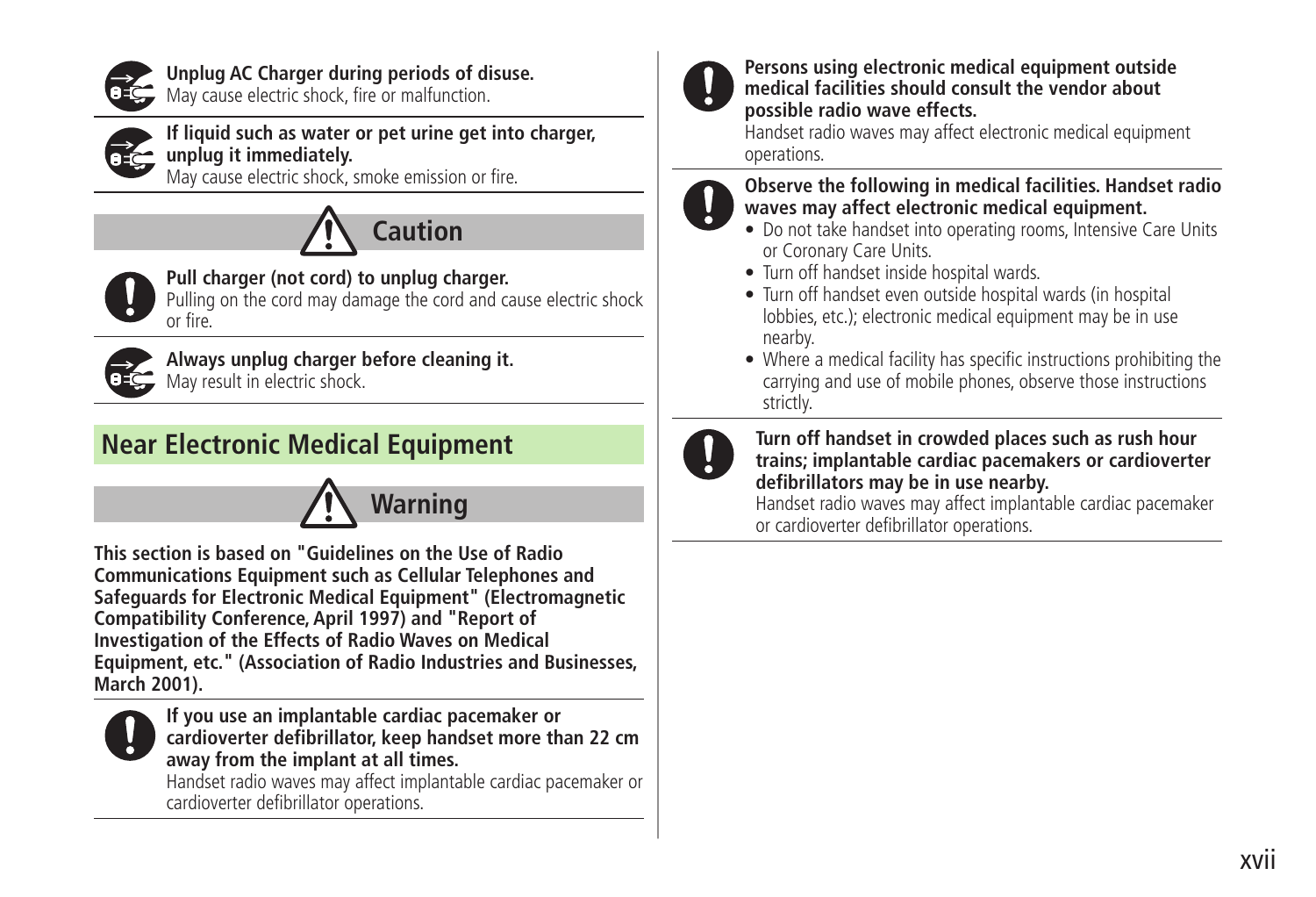# <span id="page-17-0"></span>**Handling Precautions**

## **General Notes**

- **SoftBank is not liable for damages from accidental loss/ alteration/repair of handset/microSD Card information (Phone Book entries, image/sound files, etc.). Back-up important information.**
- **Handset transmissions may be disrupted inside buildings, tunnels or underground, or when moving into/out of such places.**
- **Use handset without disturbing others.**
- **Handsets are radios as stipulated by the Radio Law. Under the Radio Law, handsets must be submitted for inspection upon request.**
- **Handset use near landlines, TVs or radios may cause interference.**
- **Read microSD Card manual beforehand for proper use.**

#### ● **Beware of eavesdropping.**

Digital signals reduce interception, however transmissions may be overheard. Deliberate/accidental interception of communications constitutes eavesdropping.

"eavesdropping" means radio communication is received by another receiver deliberately or accidentally.

# **Electromagnetic Waves**

● **For body worn operation, this mobile phone has been tested and meets RF exposure guidelines when used with an accessory containing no metal and positioning the handset a minimum 15 mm from the body. Use of other accessories may not ensure compliance with RF exposure guidelines.**

# **FCC Notice**

- **This device complies with part 15 of the FCC Rules. Operation is subject to the following two conditions:**
	- (1) This device may not cause harmful interference, and (2) this device must accept any interference received, including interference that may cause undesired operation.
- **Changes or modifications not expressly approved by the manufacturer responsible for compliance could void the user's authority to operate the equipment.**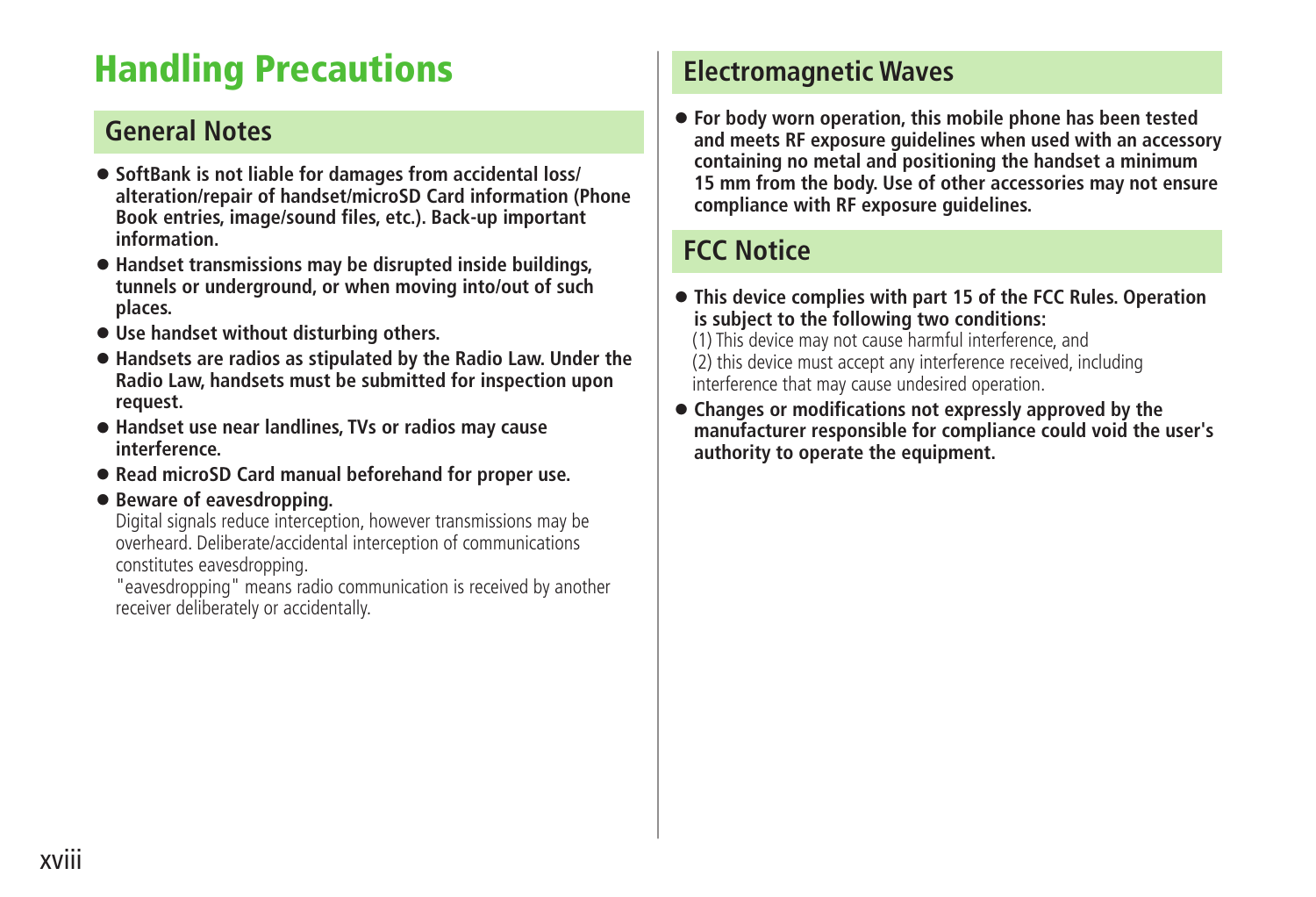# **FCC RF Exposure Information**

Your handset is a radio transmitter and receiver. It is designed and manufactured not to exceed the emission limits for exposure to radio frequency (RF) energy set by the Federal Communications Commission of the U.S. Government.

The guidelines are based on standards that were developed by independent scientific organization through periodic and thorough evaluation of scientific studies. The standards include a substantial safety margin designed to assure the safety of all persons, regardless of age and health. The exposure standard for wireless handsets employs a unit of measurement known as the Specific Absorption Rate, or SAR. The SAR limit set by the FCC is 1.6 W/kg. The tests are performed in positions and locations (e.g. at the ear and worn on the body) as required by the FCC for each model.

The highest SAR value for this model handset when tested for use at the ear is 0.648 W/kg and when worn on the body, as described in this user guide, is 0.452 W/kg.

Body-worn Operation; This device was tested for typical body-worn operations with the back of the handset kept 1.5 cm from the body. To maintain compliance with FCC RF exposure requirements, use accessories that maintain a 1.5 cm separation distance between the user's body and the back of the handset. The use of beltclips, holsters and similar accessories should not contain metallic components in its assembly. The use of accessories that do not satisfy these requirements may not comply with FCC RF exposure requirements, and should be avoided. The FCC has granted an Equipment Authorization for this model handset with all reported SAR levels evaluated as in compliance with the FCC RF emission guidelines. SAR information on this model handset is on file with the FCC and can be found under the Display Grant section of http://www.fcc.gov/oet/ea/ after searching on FCC ID UCE209016A. Additional information on Specific Absorption Rates (SAR) can be found on the Cellular Telecommunications & Internet Association (CTIA) website at http://www.phonefacts.net.

## **European RF Exposure Information**

Your mobile device is a radio transmitter and receiver. It is designed not to exceed the limits for exposure to radio waves recommended by international guidelines. These guidelines were developed by the independent scientific organization ICNIRP and include safety margins designed to assure the protection of all persons, regardless of age and health. The guidelines use a unit of measurement known as the Specific Absorption Rate, or SAR. The SAR limit for mobile devices is 2 W/kg and the highest SAR value for this device when tested at the ear was 0.483W/kg\*. As mobile devices offer a range of functions, they can be used in other positions, such as on the body as described in this user guide\*\*. In this case, the highest tested SAR value is 0.467 W/kg. As SAR is measured utilizing the devices highest transmitting power the actual SAR of this device while operating is typically below that indicated above. This is due to automatic changes to the power level of the device to ensure it only uses the minimum level required to reach the network.

The World Health Organization has stated that present scientific information does not indicate the need for any special precautions for the use of mobile devices. They note that if you want to reduce your exposure then you can do so by limiting the length of calls or using a hands-free device to keep the mobile phone away from the head and body.

\*The tests are carried out in accordance with international guidelines for testing.

\*\* Please see Electromagnetic Waves on page xviii for important notes regarding body worn operation.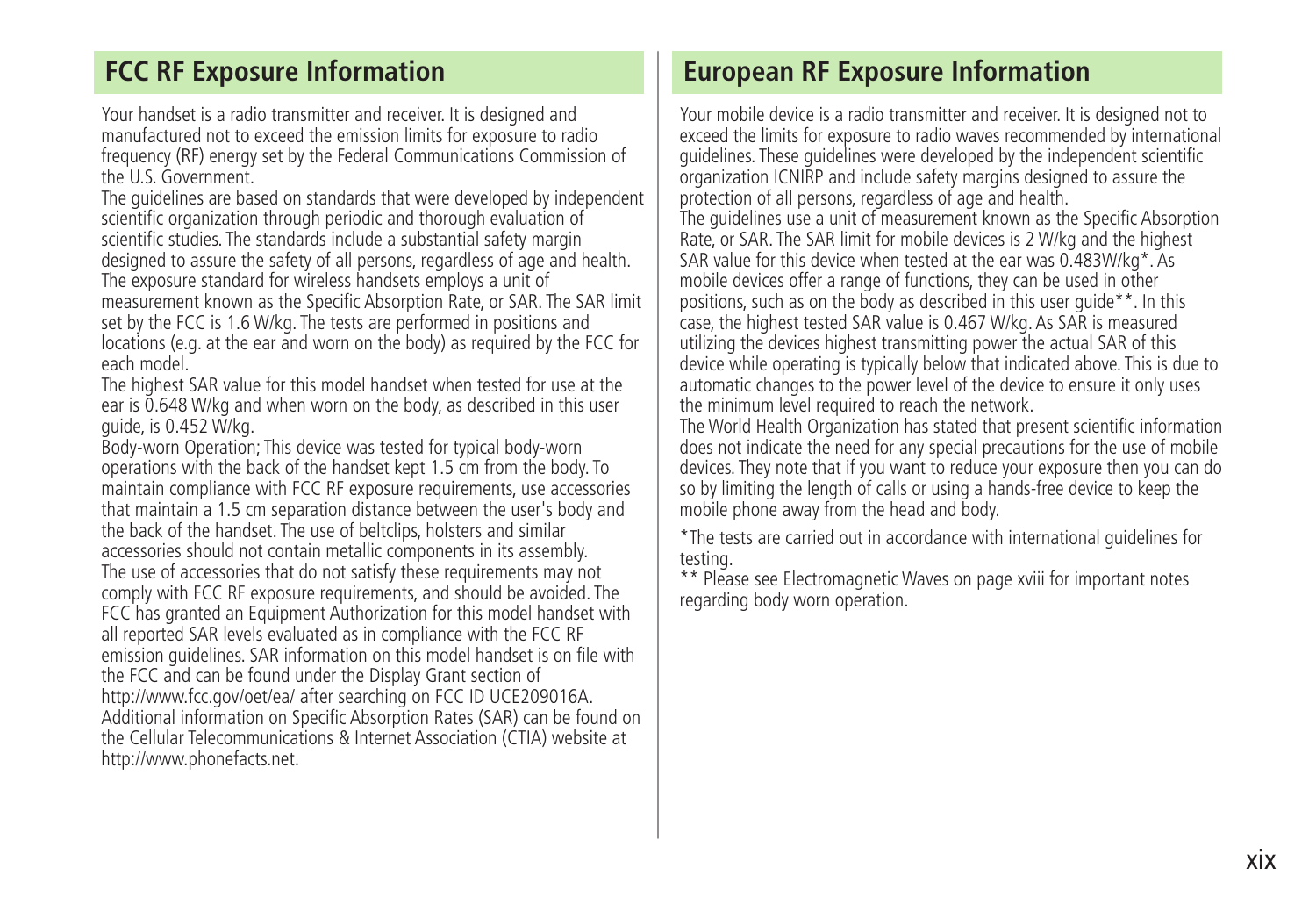# **Declaration of Conformity**

# CE0168

**We, Panasonic Mobile Communications Development of Europe Ltd., declare that SoftBank 832P conforms with the essential and other relevant requirements of the directive 1999/5/EC. A declaration of conformity to this effect can be found at http://panasonic.net/pmc/support/index.html**

- **This product is only intended for sale in Japan.**
- **Compliance to the European RTTE directive applies to: SoftBank 832P handset, Battery (PMBAQ1) and AC Charger (SoftBank ZTDAA1).**

# **Handset Care**

- **832P is not waterproof. Avoid exposure to liquids and high humidity.**
	- **•** Do not expose handset to precipitation.
	- **•** Air conditioned air may cause condensation, resulting in corrosion.
	- Do not put handset in damp places like bathrooms.
	- On the beach, keep handset away from sun and surf.
	- **•** Perspiration in handset may cause malfunction.
- **If handset is left with no battery or an exhausted one, data may be altered/lost. SoftBank is not liable for any resulting damages.**
- **Use handset within temperatures of 5°C to 35°C and humidity 35% to 85%. Avoid extreme temperatures/direct sunlight.**
- **Handset may become warm during use or charging. This is not malfunction.**
- **Exposing lens to direct sunlight may damage color filter and affect image color.**
- **Soiled terminals may cause poor connection. If the terminals are dirty, use a dry cloth or cotton swab to wipe them clean.**
- **Clean handset with dry, soft cloth. Using alcohol, thinner, etc. may damage it.**
- **Avoid forceful rubbing or scratching handset displays.**
- **Do not subject handset to excessive force.**
	- Do not sit down with handset in a back pocket.
	- **t** Do not place heavy objects on a bag with handset inside.
- **Do not remove nameplate from handset; doing so invalidates warranty.**
- **Always turn off handset before removing battery. If battery is removed while saving or sending mail, data may be altered or lost.**
- **LCD is manufactured with high precision technology, however, some pixels may appear darker/brighter.**
- **Connect only specified products to External Port.**
- **While walking, moderate headphone volume to make sounds around you audible and help avoid accidents.**
- **When holding handset in use, do not cover Speaker.**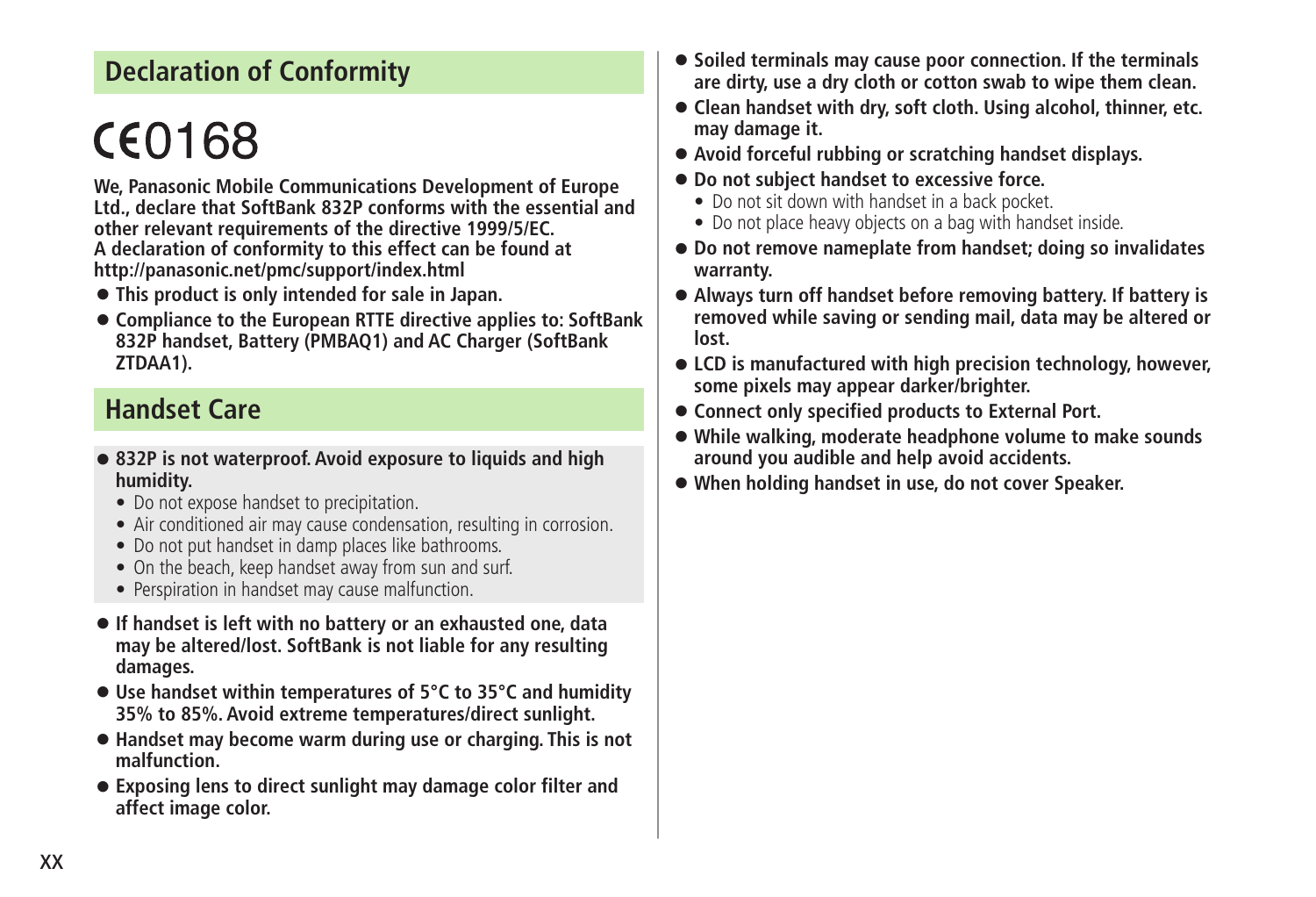# <span id="page-20-0"></span>**Function Usage Limits**

**These functions are disabled after handset replacement/upgrade or service cancellation: Camera; Digital TV; Music Player; S! Appli; Lifestyle-Appli.**

**After a period of disuse, these functions may become unusable.**

# **Mobile Camera**

- **Be sure to observe proper etiquette when using the camera.**
- **Do not expose the camera lens to direct sunlight. Concentrated sunlight through the lens may cause the handset to malfunction.**
- **Be sure to try taking and previewing pictures before using the camera on important occasions like wedding ceremonies.**
- **Do not commercially use or transfer pictures taken with the camera without the permission of the copyright holder (photographer), except for personal use.**
- **Do not use the camera in locations where taking photos and recording videos are prohibited.**

# **Copyrights and Others**

# **Right of Portrait**

**Portrait right is the right of an individual to refuse to be photographed by others and protects from the unauthorized publication or use of an individual's photograph by others. Right of personality is a portrait right applicable to all citizens and right of publicity is a portrait right (property right) designed to protect celebrities' interests. Be careful when taking pictures with the handset camera. Photographing, publicizing and distributing photographs of citizens and celebrities without permission are illegal.**

# **Copyrights**

**Sounds, images, computer programs, databases, other copyrighted materials, their respective works and copyright holders are protected by copyright laws. Duplicated materials are limited to private use only. If duplications (including conversion of data types), modifications, transfer of duplicates or distribution on networks are made without permission of copyright holders, this constitutes "Literary Piracy" and "Infringement of Copyright Holder Rights" and a criminal action for reparations and criminal punishment may be filed. If duplicates are made using handset, please observe the copyright laws. Materials captured with handset camera are also subject to the above.**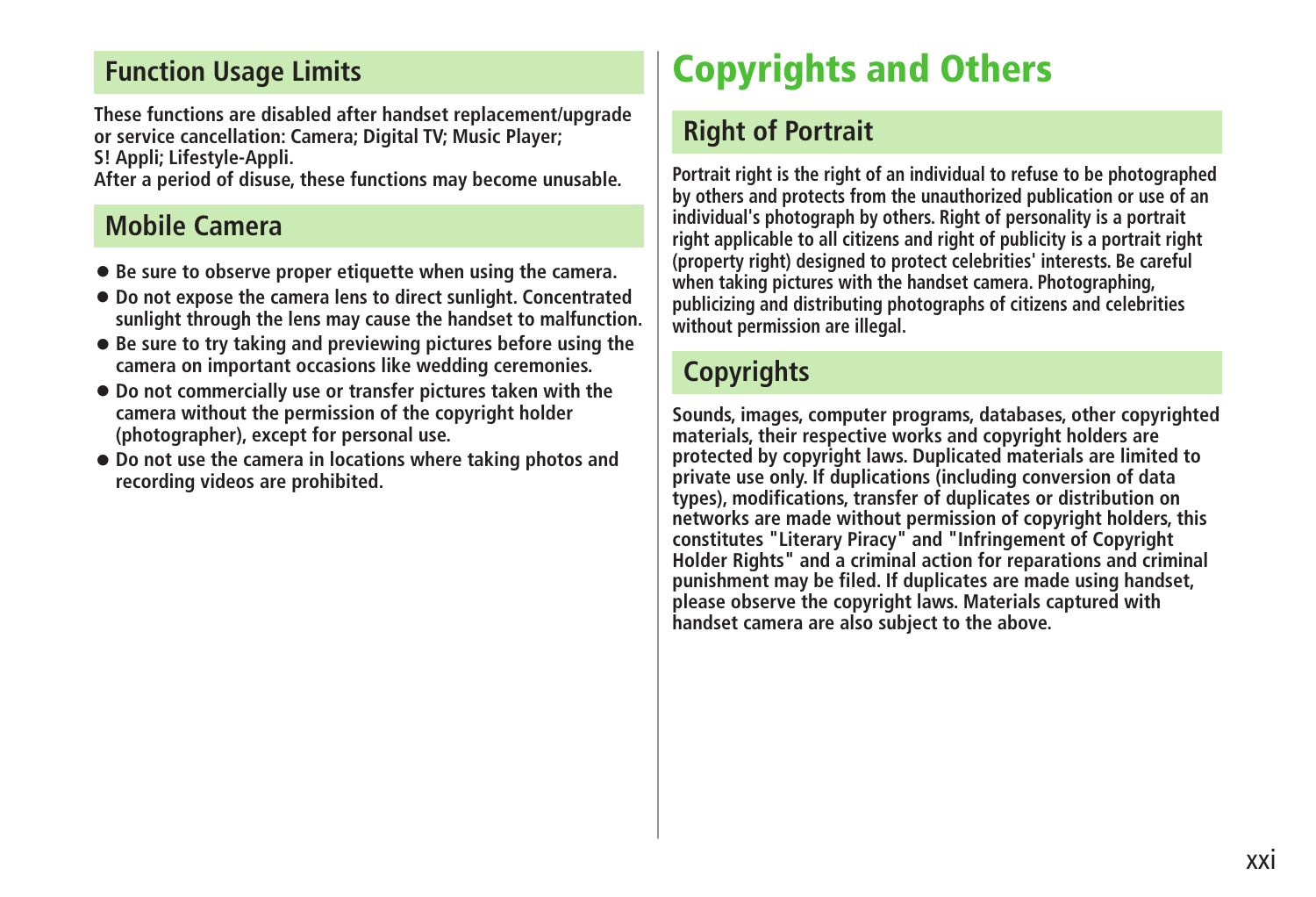**This product is licensed under the MPEG-4 patent portfolio license, AVC patent portfolio license and VC-1 patent portfolio license for the personal and non-commercial use of a consumer to (i) encode video in compliance with the MPEG-4 Visual Standard, AVC Standard and VC-1 Standard ("MPEG-4/AVC/VC-1 Video") and/or**

**(ii) decode MPEG-4/AVC/VC-1 Video that was encoded by a consumer engaged in a personal and non-commercial activity and/or was obtained from a licensed video provider licensed to provide MPEG-4/AVC/VC-1 video.**

**No license is granted or implied for any other use. Additional information may be obtained from MPEG LA, L.L.C. See http://www.mpegla.com.**

**This product is protected by certain intellectual property rights of Microsoft Corporation and third parties. Use or distribution of such technology outside of this products is prohibited without a license from Microsoft or an authorized Microsoft subsidiary and third parties.**

**Windows Media® , Microsoft® , Windows® and Windows Vista® are trademarks or registered trademarks of Microsoft Corporation in the United States and other countries.**

**The abbreviations used for respective operating systems (Japanese version) in this guide are as shown below: Windows Vista® is the abbreviation of Windows Vista® (Home Basic, Home Premium, Business, Enterprise, and Ultimate). Windows® XP is the abbreviation of Microsoft® Windows® XP Professional operating system or Microsoft® Windows® XP Home Edition operating system.**

**Windows® 2000 is the abbreviation of Microsoft® Windows® 2000 Professional operating system.**

**Microsoft Windows operating system is abbreviated as "Windows" in this guide.**

**Java and all Java-based trademarks and logos are trademarks or registered trademarks of Sun Microsystems, Inc. in the U.S. and other countries.**



**Aplix, microJBlend and JBlend, and all Aplix-or JBlend-related trademarks and logos are trademarks or registered trademarks of Aplix Corporation in the U.S., Japan and other countries.**

**OKAO Vision is used for multiple face detection to improve camera AF. OKAO is a registered trademark or trademark of OMRON Corporation in JAPAN and other countries.**

**BookSurfing® is a registered trademark of CELSYS Inc., Voyager Japan, Inc. and INFOCITY Inc.**

**QR Code is a registered trademark of DENSO WAVE INCORPORATED.**

**microSDHC Logo is a trademark. Micico** cé

**Chaku-Uta® and Chaku-Uta Full® are registered trademarks of Sony Music Entertainment (Japan) Inc.**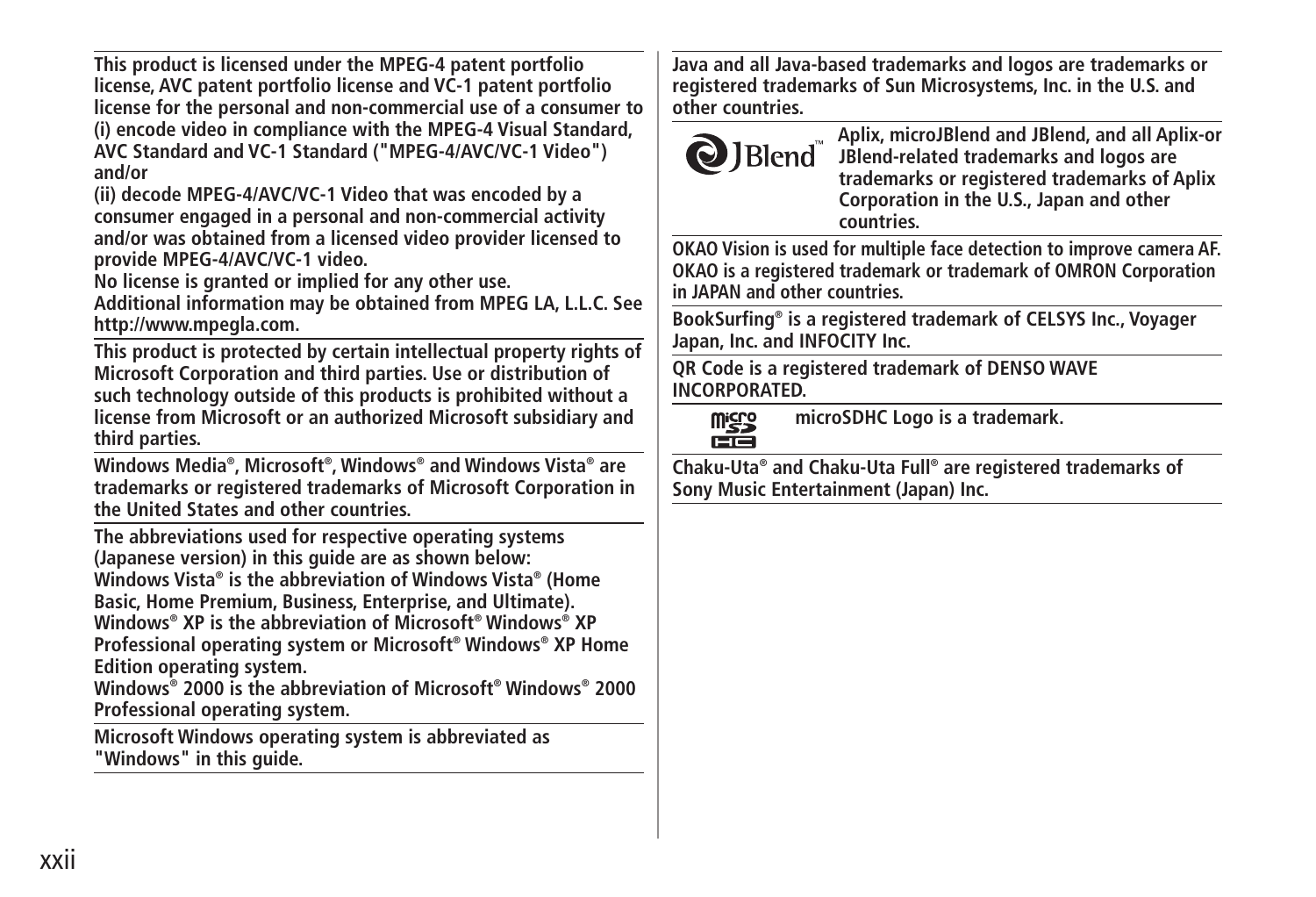**This product is protected by certain intellectual property rights of Microsoft Corporation. Use or distribution of such technology outside of this product is prohibited without a license from Microsoft or an authorized Microsoft subsidiary. Content providers are using the digital rights management technology for Windows Media contained in this device ("WM-DRM") to protect the integrity of their content ("Secure Content") so that their intellectual property, including copyright, in such content is not misappropriated. This device uses WM-DRM Software to play Secure Content ("WM-DRM Software"). If the security of the WM-DRM Software in this device has been compromised, owners of Secure Content ("Secure Content Owners") may request that Microsoft revoke the WM-DRM Software's right to acquire new licenses to copy, display and/or play Secure Content. Revocation does not alter the WM-DRM Software's ability to play unprotected content. A list of Revoked WM-DRM Software is sent to your device whenever you download a license for Secure Content from the Internet or from a PC. Microsoft may, in conjunction with such license, also download revocation lists onto your device on behalf of Secure** 

**Content Owners. This product contains software licensed complying with GNU General Public License (GPL), GNU Lesser General Public License (LGPL), etc. For more details, see the bundled "**GPL/LGPL 等適用ソフト ウェアのライセンスについて**" leaflet.**

**Powered by MascotCapsule® MascotCapsule® is a registered trademark of HI CORPORATION © 2009 HI CORPORATION. All Rights Reserved.**

**The image stabilization technology utilized is PhotoSolid, a product of Morpho, Inc.**

**PhotoSolid is the registered trademark of Morpho, Inc. in Japan and other countries.**

**FeliCa is a contactless IC card technology developed by Sony Corporation.**

**FeliCa is a registered trademark of Sony Corporation.**

 **is a registered trademark of FeliCa Networks, Inc.**

**"Osaifu-Keitai" is a registered trademark of NTT DoCoMo, Inc. in Japan.**





**This product contains NetFront Mobile Client Suite of ACCESS CO., LTD. ACCESS and NetFront are trademarks or registered trademarks of ACCESS CO., LTD. in the United States, Japan and other countries. ©2008 ACCESS CO., LTD. All rights reserved.**

**This software is based in part on the work of the Independent JPEG Group.**

**This product contains Browser module under licence from ACCESS CO., LTD. and NTT DoCoMo, Inc.**

**IrFront is a trademark or registered trademark of ACCESS CO., LTD. in Japan and other countries.**

**The IrDA Feature Trademark is owned by the Infrared Data Association and used under license therefrom.**



**This product contains Adobe® Flash® Lite™ Player under license from Adobe Systems Incorporated.**

**Copyright© 1996-2008 Adobe Macromedia Software LLC. All rights reserved. Adobe, Flash and Flash Lite are either registered trademarks or trademarks of Adobe Systems Incorporated in the United States and/or other countries.**

**"SOFTBANK," SOFTBANK's equivalent in Japanese, and the SOFTBANK logo are trademarks or registered trademarks of SOFTBANK CORP. in Japan and in other countries.**

**S! Appli, S! Mail, Graphic Mail, PC Site Browser, Familiar Usability and S-1 battle are trademarks or registered trademarks of SOFTBANK MOBILE Corp.**